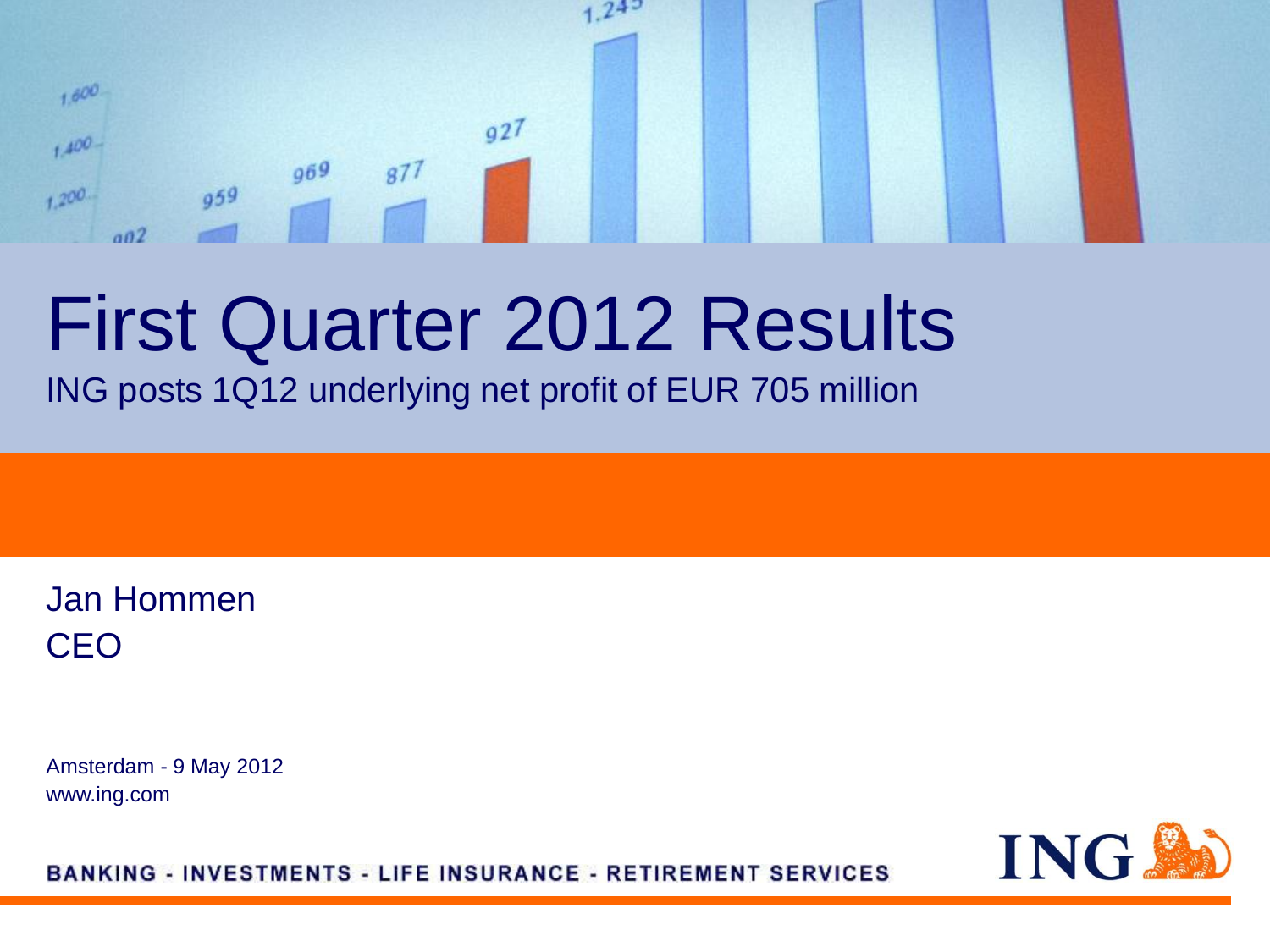# Key messages

- Group underlying net result of EUR 705 mln improved from the previous quarter but declined from a strong first quarter last year
- Bank underlying pre-tax result rose 65.1% from the fourth quarter to EUR 1,126 mln, supported by lower impairments and lower de-risking losses, despite a negative credit adjustment of EUR 304 mln
- Insurance results recovered from the fourth quarter and operating results remain robust at EUR 475 mln. Underlying results continued to be heavily impacted by mark-to-market losses on hedges in place to protect regulatory capital
- Group net profit totaled EUR 680 million, including a gain on the sale of ING Direct USA, restructuring costs, and a provision for a potential settlement with US authorities
- Capital ratios remained strong: ING Bank core Tier 1 ratio strengthened to 10.9% and the Insurance IGD ratio was stable at 225%

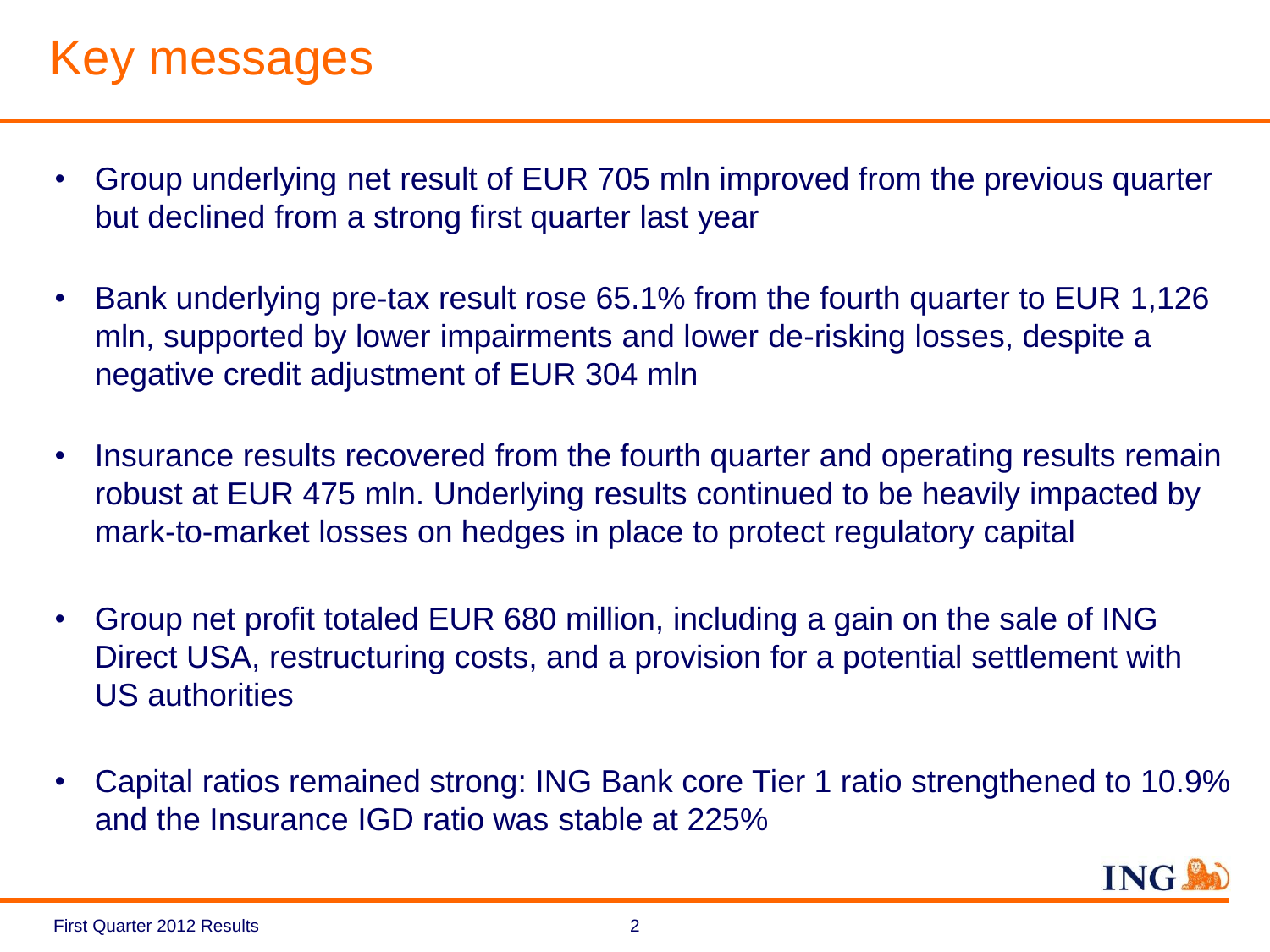# Strong improvement from the fourth quarter at both Bank and Insurance



- Bank results included negative credit adjustments\* of EUR 304 mln in 1Q12. Excluding these adjustments, Bank results were down just 6.8% from a very strong 1Q11
- Insurance operating results remained solid, but underlying earnings continue to be impacted by mark-to-market losses on hedges to protect regulatory capital

\*Credit adjustments refer to Credit Valuation Adjustments (CVA), Debt Valuation Adjustments (DVA) and fair value changes on own Tier 2 debt

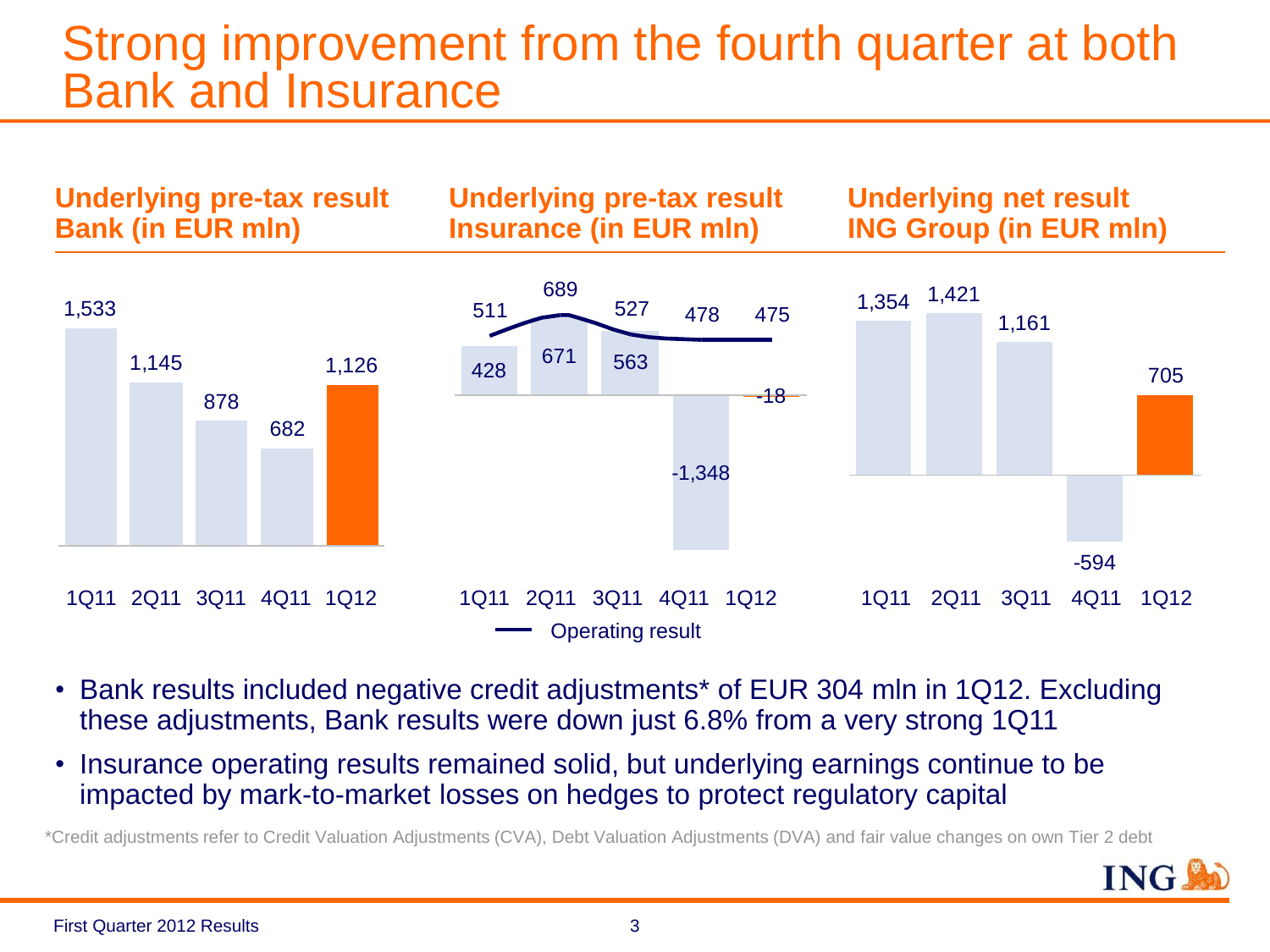### Market-related impacts diminish from the fourth quarter but continue to weigh on results

|                                              | <b>Bank</b> |             | <b>Insurance</b> |             | <b>Group</b>  |               |             |          |               |
|----------------------------------------------|-------------|-------------|------------------|-------------|---------------|---------------|-------------|----------|---------------|
|                                              |             |             | $\frac{9}{6}$    |             |               | $\frac{0}{0}$ |             |          | $\frac{9}{6}$ |
|                                              | <b>1Q12</b> | <b>4Q11</b> | <b>Change</b>    | <b>1Q12</b> | <b>4Q11</b>   | <b>Change</b> | <b>1Q12</b> | 4Q11     | <b>Change</b> |
| Reported underlying result before tax        | 1,126       | 682         | 65.1%            |             | $-18 - 1,348$ | n.a.          | 1,108       | $-666$   | n.a.          |
| <b>Impairments</b>                           |             |             |                  |             |               |               |             |          |               |
| Greek government bonds                       |             | $-133$      |                  | $-1$        | $-66$         |               | $-1$        | $-199$   |               |
| Other impairments                            | $-64$       | $-119$      |                  | $-5$        | $-65$         |               | $-69$       | $-184$   |               |
| <b>De-risking</b>                            |             |             |                  |             |               |               |             |          |               |
| Realised gains/losses on de-risking          | $-39$       | $-109$      |                  | 80          | 179           |               | 41          | 70       |               |
| <b>Hedging to protect regulatory capital</b> |             |             |                  |             |               |               |             |          |               |
| <b>Insurance Benelux</b>                     |             |             |                  | $-191$      | $-222$        |               | $-191$      | $-222$   |               |
| Insurance US Closed Block VA*                |             |             |                  | $-379$      | $-258$        |               | $-379$      | $-258$   |               |
| <b>Other</b>                                 |             |             |                  |             |               |               |             |          |               |
| Credit adjustments**                         | $-304$      | 155         |                  |             |               |               | $-304$      | 155      |               |
| US Closed block VA charge                    |             |             |                  |             | $-1,099$      |               |             | $-1,099$ |               |
| Separate account pension contracts           |             |             |                  | 17          | $-207$        |               | 17          | $-207$   |               |
| <b>Other</b>                                 | 119         | 44          |                  | $-14$       | $-88$         |               | 105         | $-44$    |               |
| Adjusted underlying result before tax***     | 1,413       | 845         | 67.2%            | 475         | 478           | $-0.6%$       | 1,889       | 1,323    | 42.8%         |
| <b>Addition to Loan Loss provision</b>       | 441         | 447         |                  |             |               |               |             |          |               |
| <b>Adjusted gross result</b>                 | 1,854       | 1,292       | 43.5%            |             |               |               |             |          |               |

\* The liability hedge result of EUR -132 mln for the US Closed Block VA in 1Q12 was included in "Other" in the 4Q11 results presentation and is now included in "Insurance US Closed Block VA"

\*\* Credit adjustments refer to Credit Valuation Adjustments (CVA), Debt Valuation Adjustments (DVA) and Fair value changes on own Tier 2 debt

\*\*\* Is equal to Insurance operating result

ING.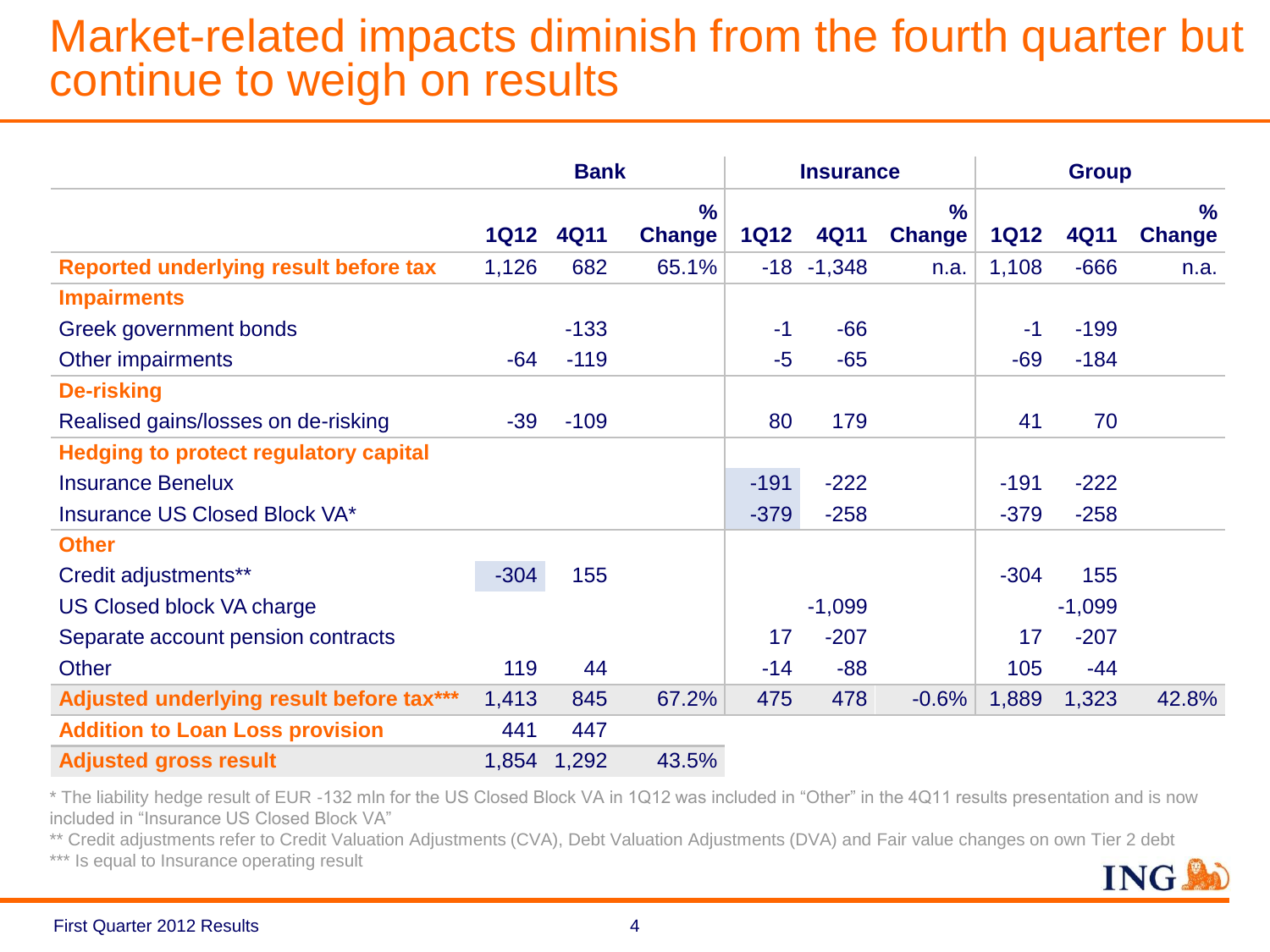# ING is making good progress on EC restructuring

#### **Delivering on EC restructuring**

|                                                 | <b>Action</b>             |
|-------------------------------------------------|---------------------------|
| <b>Separation Bank/Insurance</b>                |                           |
| <b>Sell ING Direct USA</b>                      |                           |
| Sell Insurance Latin America*                   |                           |
| <b>Insurance/IM Asia</b>                        | <b>Exploring sale</b>     |
| <b>Insurance/IM US</b>                          | <b>Base case IPO</b>      |
| <b>Insurance/IM Europe</b>                      | <b>Standalone future</b>  |
| <b>Divesting WestlandUtrecht</b><br><b>Rank</b> | Exploring<br>alternatives |

#### **Progress 2012 YTD**

- Liability management transaction proactively addressed change of control clause in most ING Insurance debt
- ING Insurance US completed a USD 5 bln senior unsecured credit facility agreement. This credit facility relies on ING Insurance US's standalone credit and does not have credit support from ING Group

#### **Discussions Dutch State and EC**

- ING has begun discussions with Dutch State, and together with the State will soon start discussions with the EC following favourable court ruling on ING's appeal
- We remain committed to the decision to separate Bank and Insurance and we are making progress in preparing the Insurance businesses for a stand alone future
- ING remains committed to repay the Dutch State as soon as possible under terms acceptable to all stakeholders

\* ING's Latin American pension, life insurance and investment management operations. Sul America is not included in this transaction

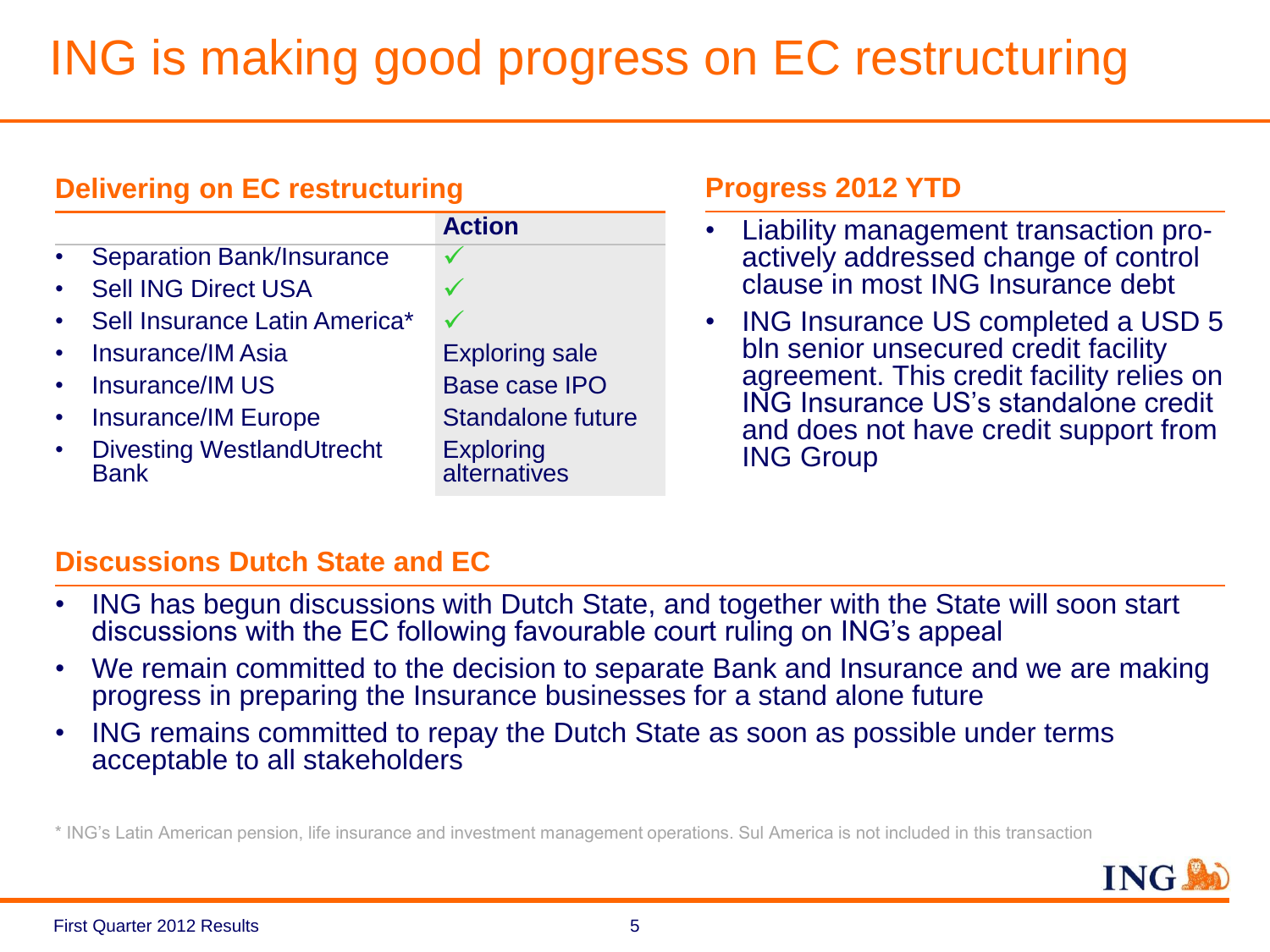# ING Bank

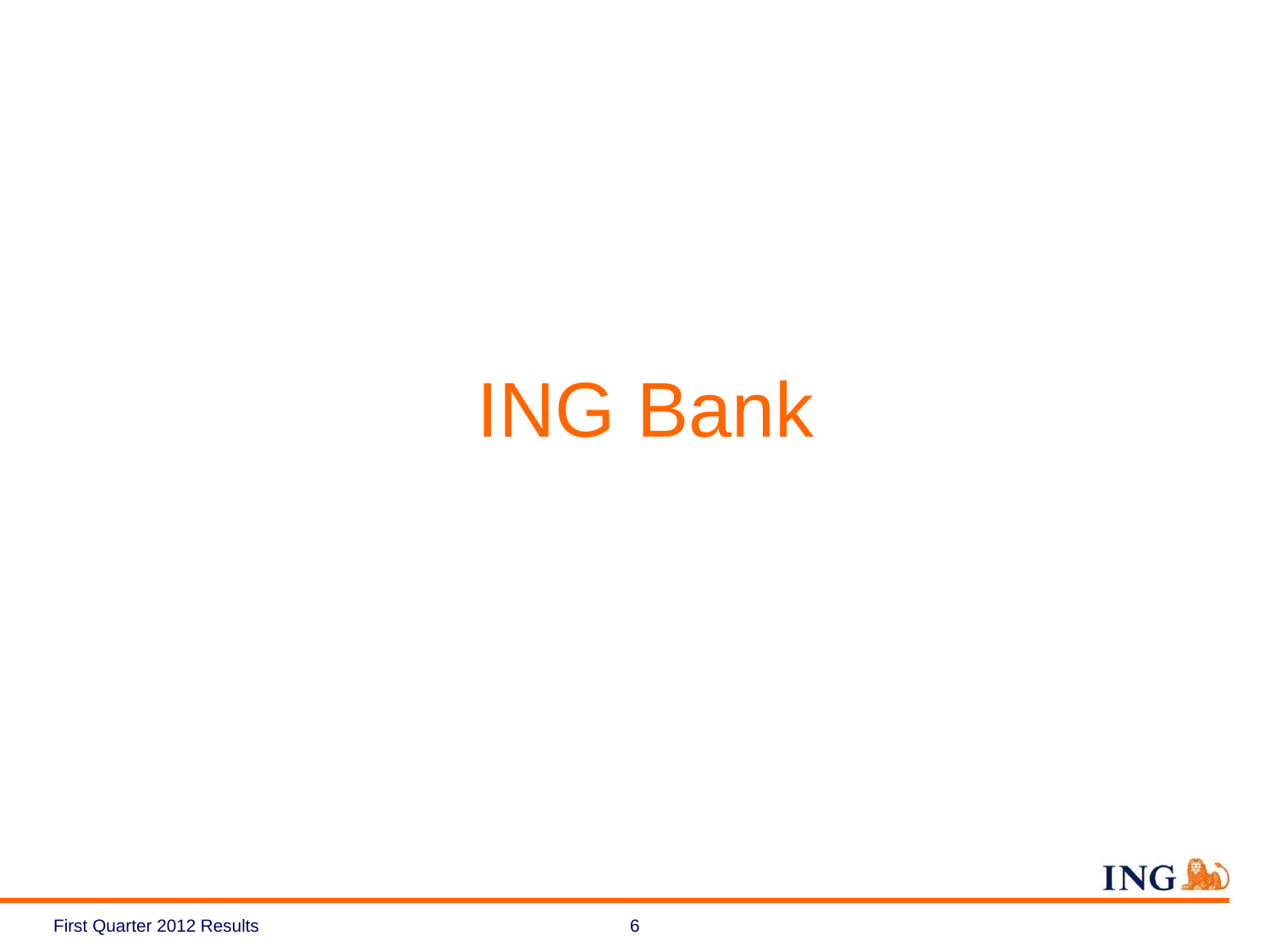# Bank results improved strongly from 4Q11, but declined versus 1Q11 due to credit adjustments



- Results included negative credit adjustments\* of EUR 304 mln in 1Q12. Excluding these adjustments, results were down just 6.8% from a strong 1Q11
- Risk costs declined slightly from 4Q11 but are expected to remain elevated

<sup>\*</sup> Credit adjustments refer to Credit Valuation Adjustments (CVA), Debt Valuation Adjustments (DVA) and fair value changes on own Tier 2 debt

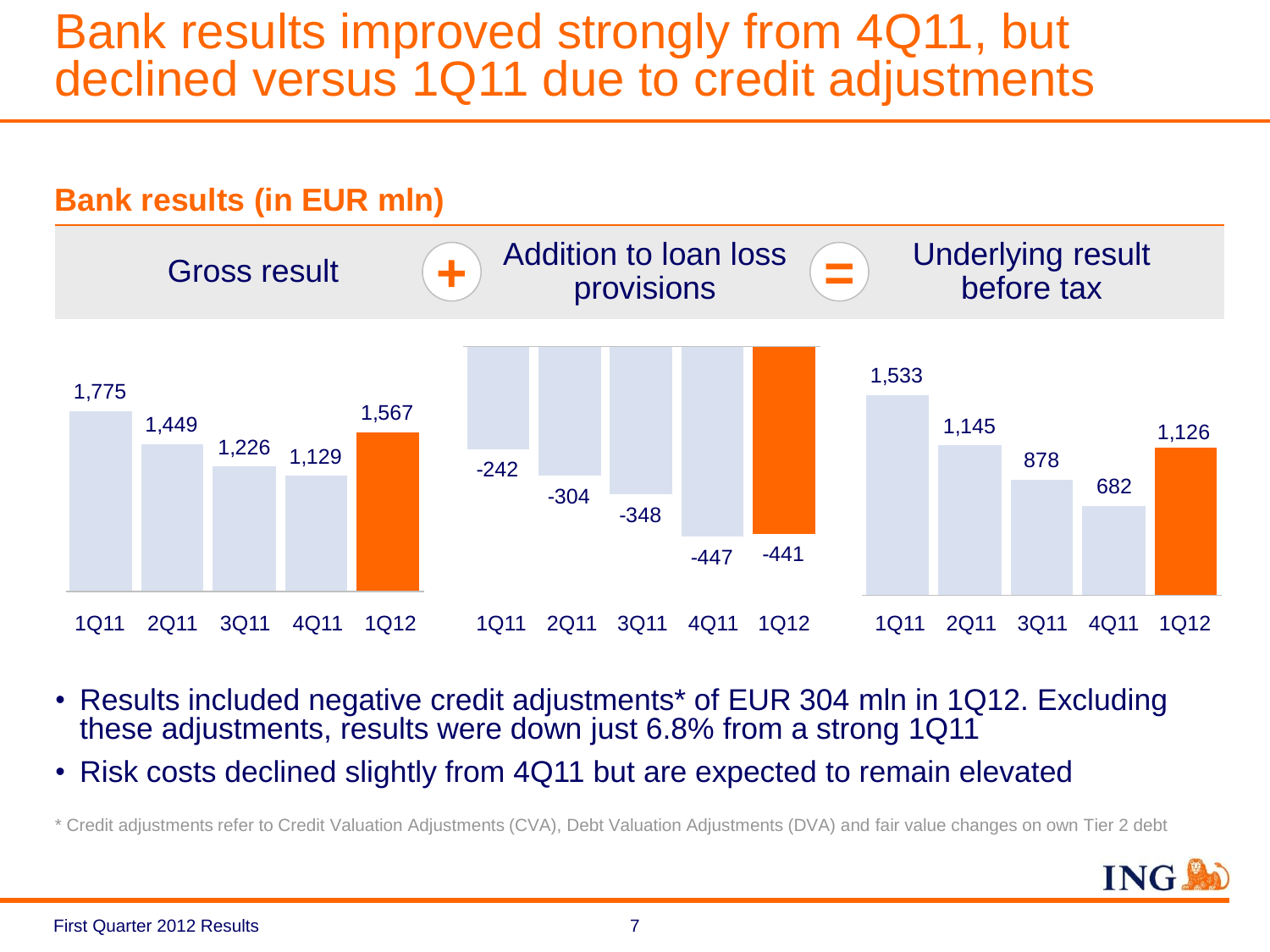# Market impacts and de-risking diminished from the fourth quarter but continue to impact results

|                                               |                |                | $\frac{1}{2}$ |        | $\%$          |
|-----------------------------------------------|----------------|----------------|---------------|--------|---------------|
|                                               | <b>1Q2012</b>  | <b>1Q2011</b>  | <b>Change</b> | 4Q2011 | <b>Change</b> |
| <b>Reported gross result</b>                  | 1,567          | 1,775          | $-11.7%$      | 1,129  | 38.8%         |
| <b>Impairments</b>                            |                |                |               |        |               |
| <b>Greek impairments</b>                      | $\overline{0}$ | $\overline{0}$ |               | $-133$ |               |
| Other impairments on debt / equity securities | $-5$           | 40             |               | $-32$  |               |
| <b>RED development projects</b>               | $-59$          | $-59$          |               | $-55$  |               |
| <b>Goodwill impairment RED</b>                | $\mathbf 0$    | $\mathbf 0$    |               | $-32$  |               |
| <b>De-risking</b>                             |                |                |               |        |               |
| Realised losses on de-risking RB Int'l        | $-39$          | 0              |               | $-79$  |               |
| Realised losses on de-risking RE Investments  | $\bf{0}$       | $\mathbf 0$    |               | $-30$  |               |
| <b>Other</b>                                  |                |                |               |        |               |
| Credit Adjustments Commercial Banking*        | $-198$         | 32             |               | 116    |               |
| Fair value changes own Tier 2 debt            | $-106$         | $-34$          |               | 39     |               |
| Other market impacts                          | 119            | 23             |               | 44     |               |
| Adjusted gross result                         | 1,854          | 1,773          | 4.6%          | 1,292  | 43.5%         |

#### **Gross result (EUR mln)**

\* Credit adjustments Commercial Banking refer to Credit Valuation Adjustments (CVA) and Debt Valuation Adjustments (DVA)

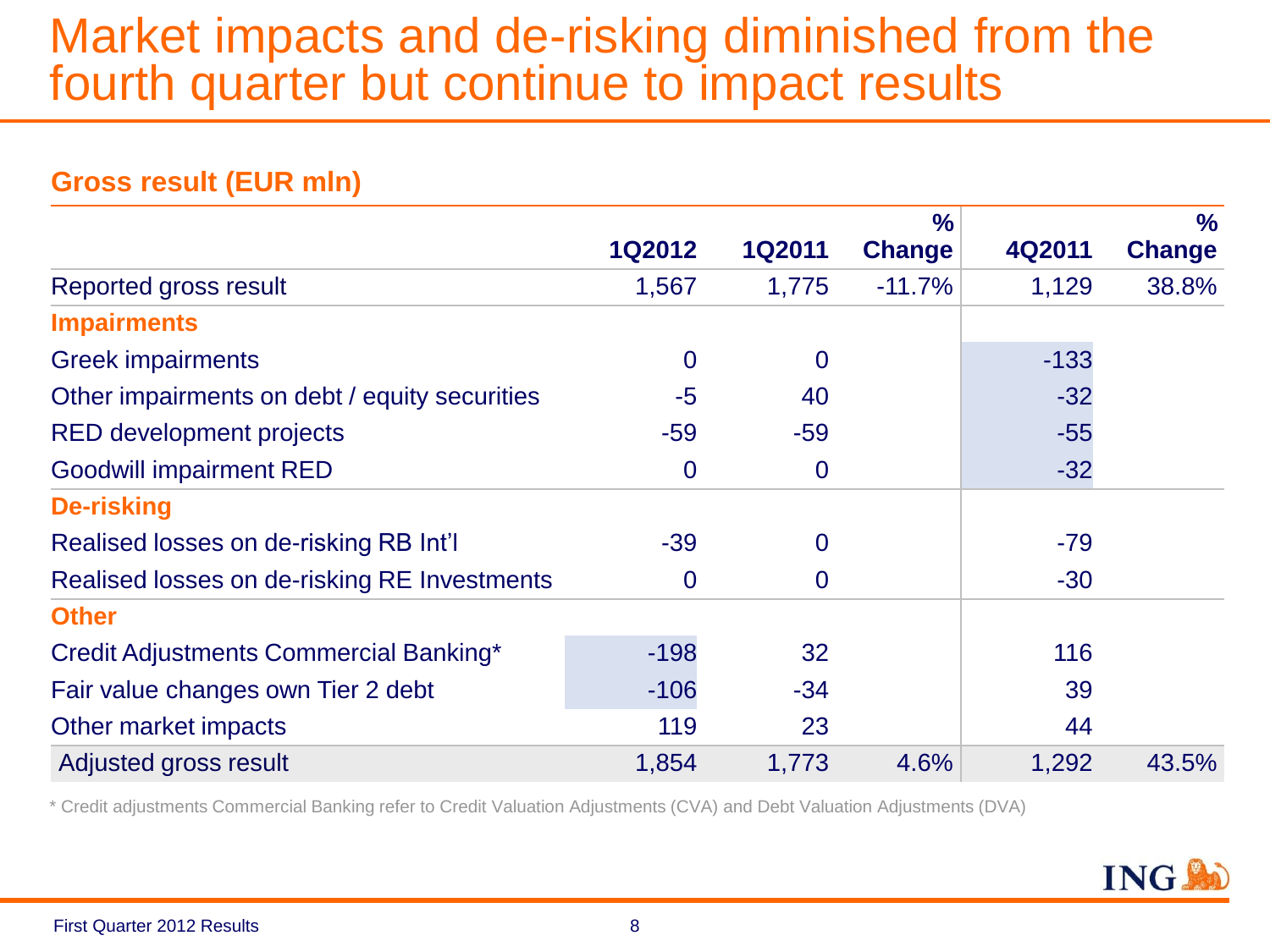# Credit adjustments at Commercial banking had net negative impact of EUR - 198 mln in 1Q12



- The tightening of spreads on ING's own structured notes led to a DVA loss of EUR –337 mln, partly offset by a positive gain on credit revaluations on derivatives of EUR 139 mln
- Under normal circumstances, CVA and DVA move in opposite directions and loosely offset each other
- Credit adjustments are changes in the valuation, but not a realised loss/gain unless a real credit event occurs

\* Credit adjustments Commercial Banking refer to net Credit Valuation Adjustments (CVA) and Debt Valuation Adjustments (DVA)

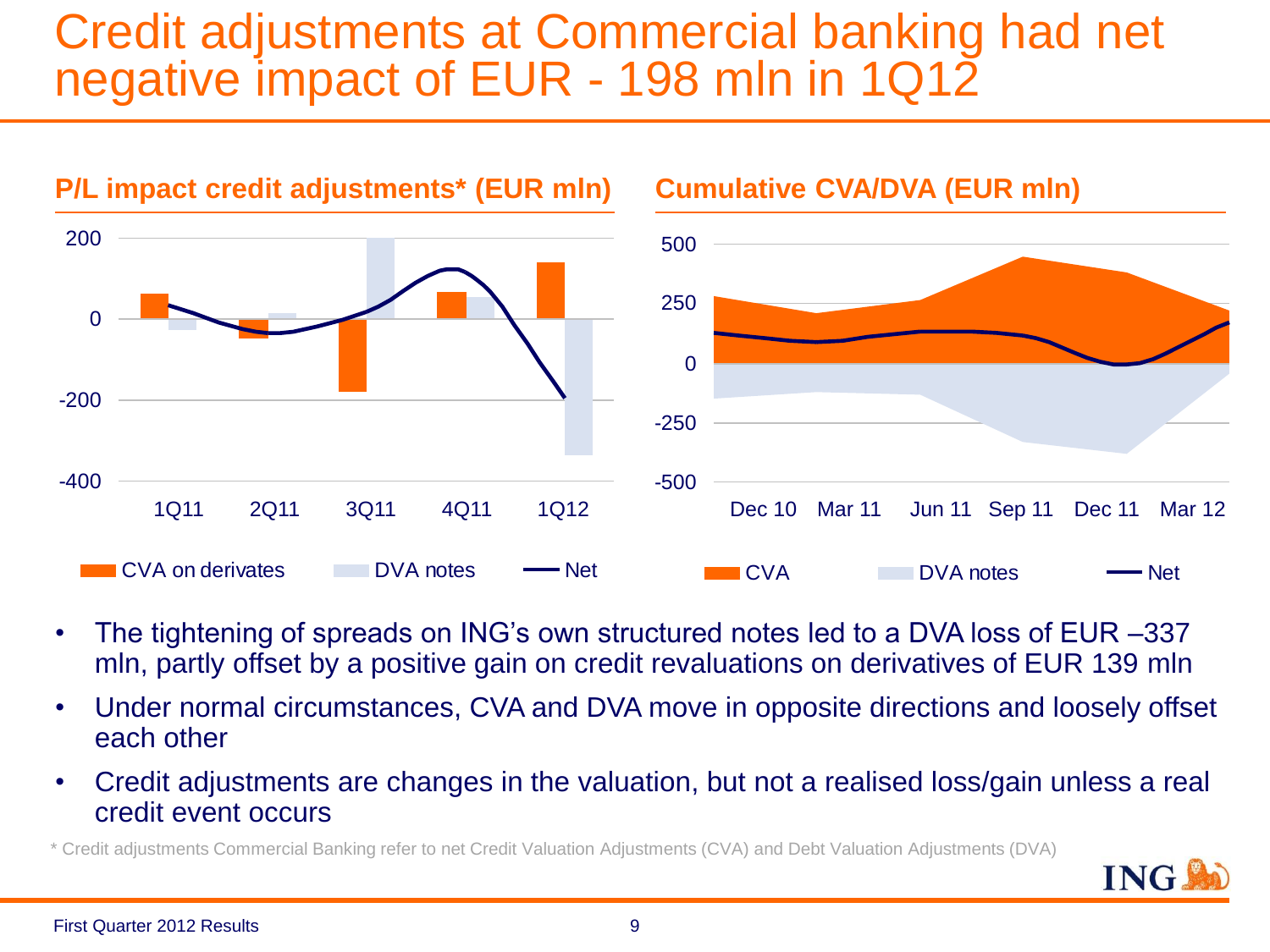# Interest result has remained steady as volume growth offsets lower interest margin



- Net interest margin declined to 132 bps in the first quarter driven by ongoing competition for savings and balance sheet extension
- Approximately 3 bps of the decline in the interest margin was caused by higher balances with central banks as the majority of excess cash received from clients was placed at the ECB

\* Interest margin is defined as the Bank's underlying interest result divided by average Bank assets (excl. assets held for sale)

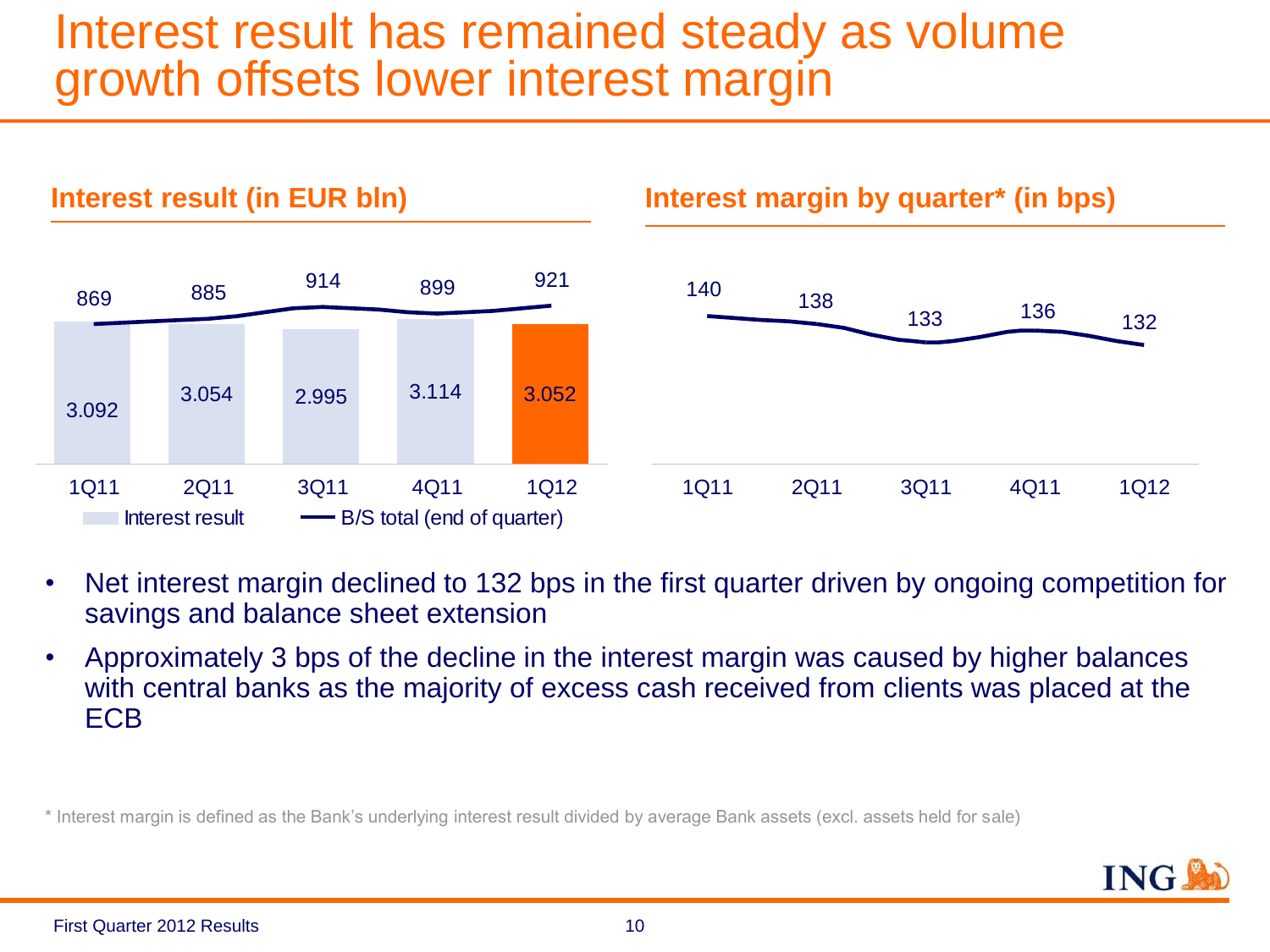# Strong deposit growth in 1Q12 despite ongoing competition for savings



#### **Residential mortgages (EUR bln)\***



#### **Funds entrusted Commercial Bank (EUR bln)**



**Corporate and other lending (EUR bln)\***



**ING** 

\* Adjusted for divestments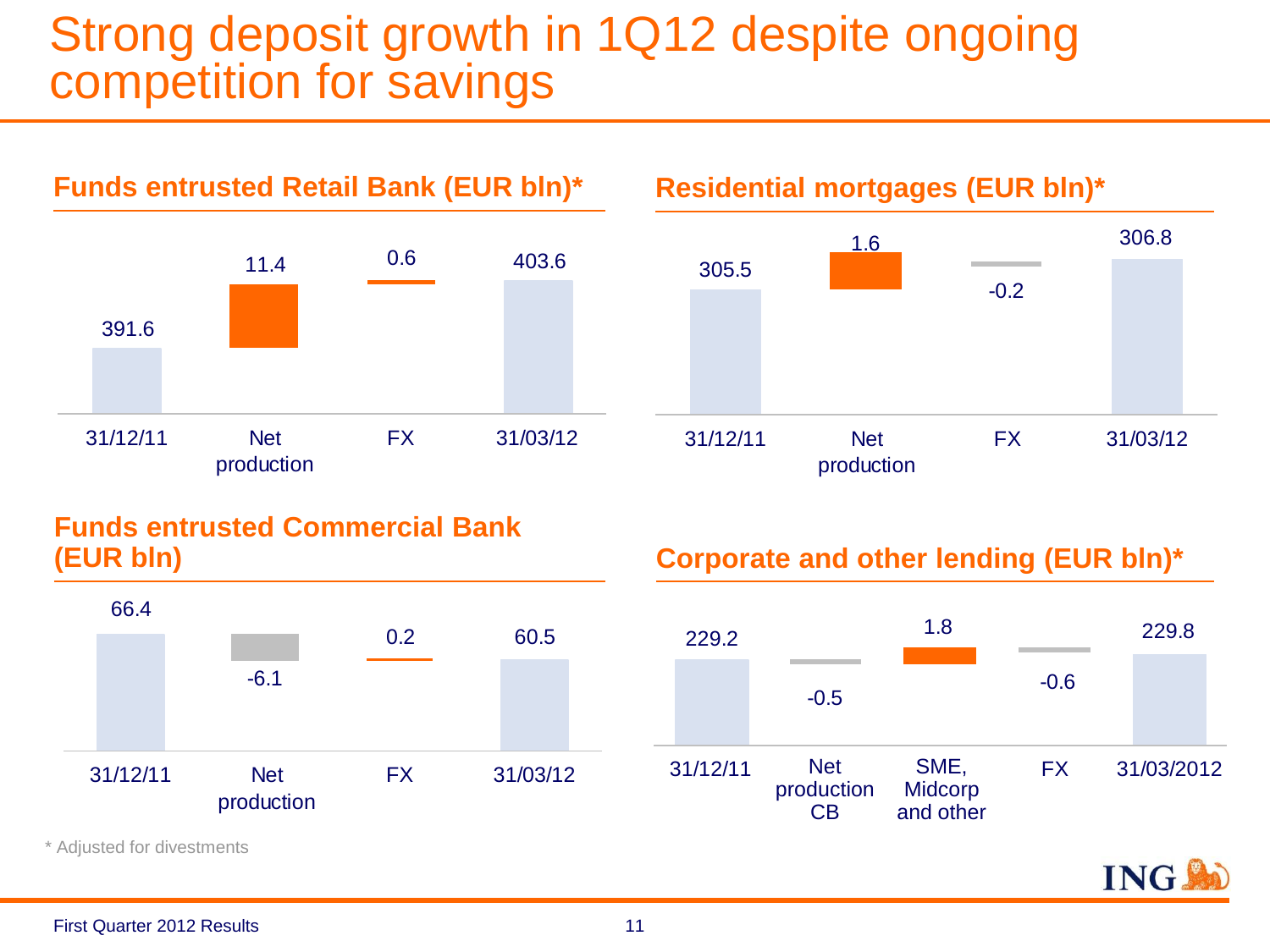# ING Bank has a favourable funding mix and long-term funding is increasing



#### **Maintaining a diversified funding mix and conservative maturity ladder**

- In 1Q12, ING Bank has already successfully issued EUR 9.2 bln of long-term debt, covering a significant part of its 2012 refinancing needs
- Decline in corporate deposits were more than offset by increase of issued commercial paper and certificates of deposits. The net cash proceeds were largely placed with central banks

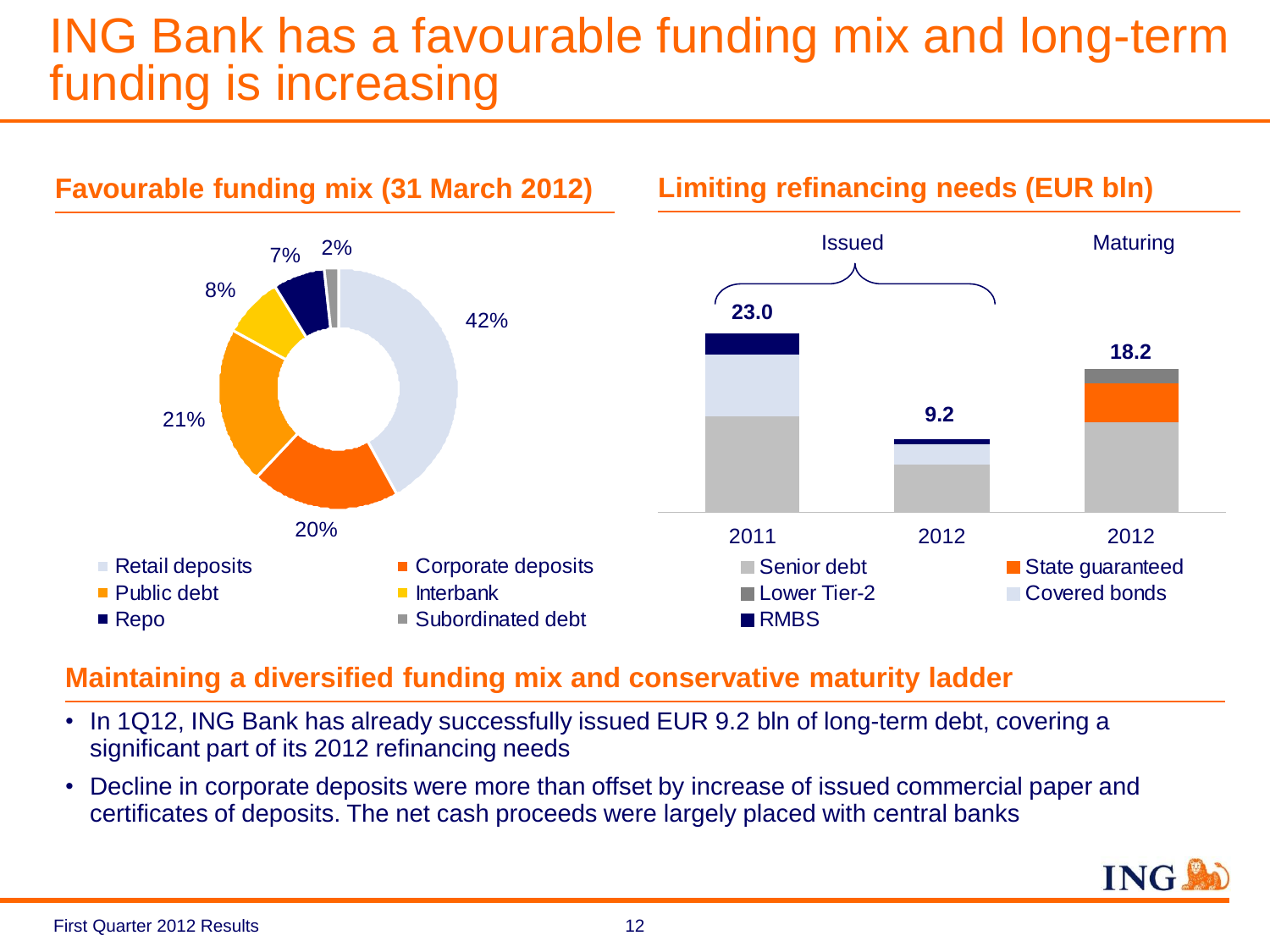# Operating expenses declined on both quarters reflecting ongoing cost-containment measures



- Expenses declined on both 1Q11 and 4Q11 reflecting ongoing cost-containment
- Operating expenses declined mainly in Commercial Banking and at Retail Netherlands

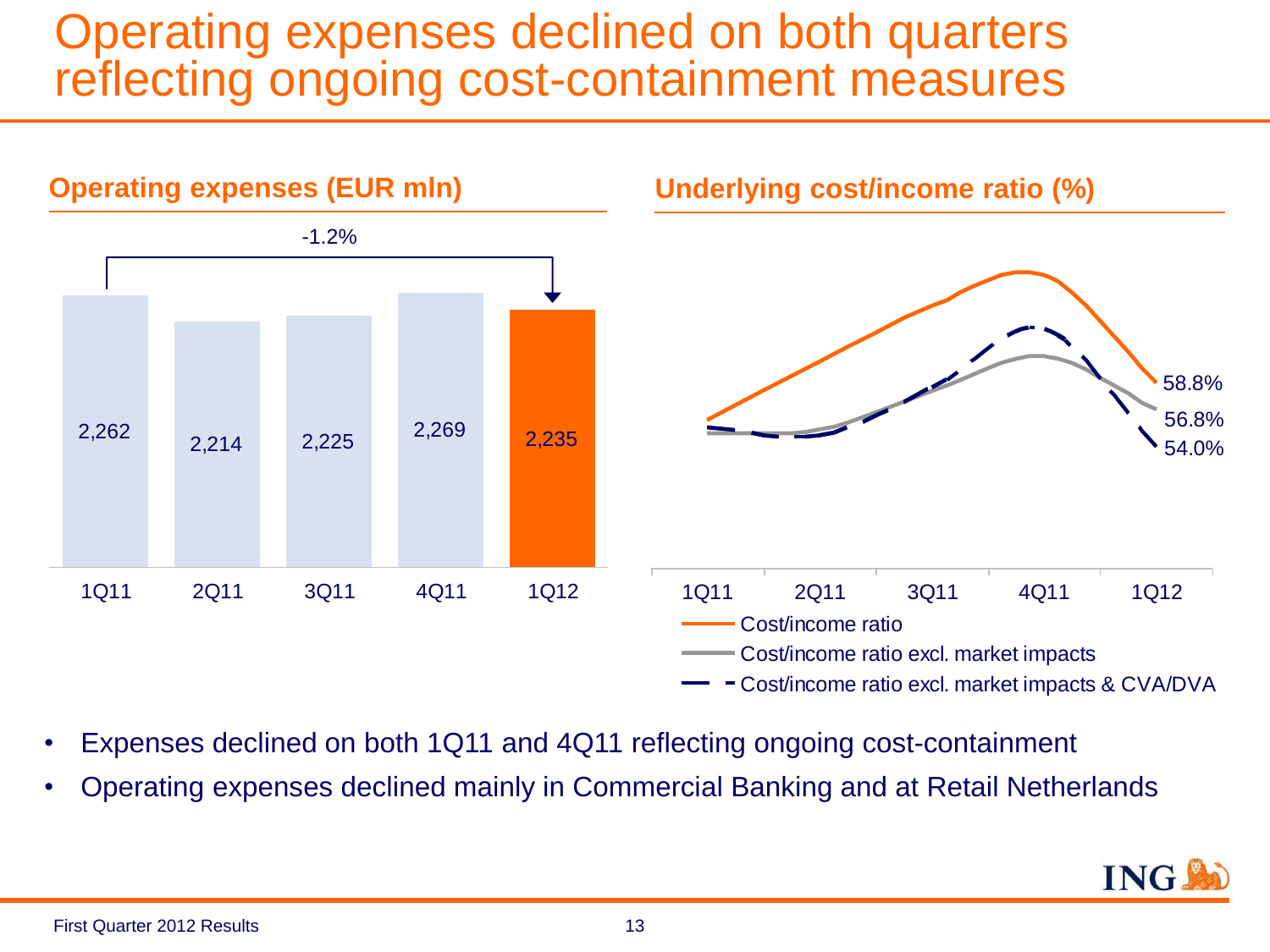# Retail Netherlands cost program on track

| <b>Financial impact cost program (in EUR)</b>      | <b>Implementation of DGS systems</b><br>and/or Bank tax |                                                                                                         |  |
|----------------------------------------------------|---------------------------------------------------------|---------------------------------------------------------------------------------------------------------|--|
| Headcount reduction (2012-2013):                   | In the Netherlands, the new<br>$\bullet$                |                                                                                                         |  |
| <b>Internal</b>                                    | 2,000 FTE                                               | <b>Deposit Guarantee Scheme</b><br>(DGS), initially expected to partially                               |  |
| <b>External</b>                                    | <b>700 FTE</b>                                          | start in July 2012, is still being<br>discussed.                                                        |  |
| IT investments (coming two years)                  | 200 mln                                                 | Dutch Bank tax, based on<br>$\bullet$                                                                   |  |
| Special item in 4Q11                               | 235 mln                                                 | wholesale funding, has been<br>agreed on by the government on                                           |  |
| Of which redundancy provision:                     | 215 mln                                                 | 26 April. Costs for the industry<br>expected to be EUR 600 mln of<br>which ING's share is approximately |  |
| Structural reduction in cost savings as<br>of 2014 | 300 mln                                                 | one third                                                                                               |  |

- Retail Netherlands is taking measures to reduce costs, improve processes and operational excellence
- Progress in 1Q12 was ahead of schedule with 775 FTE reduction (of which 525 internal)

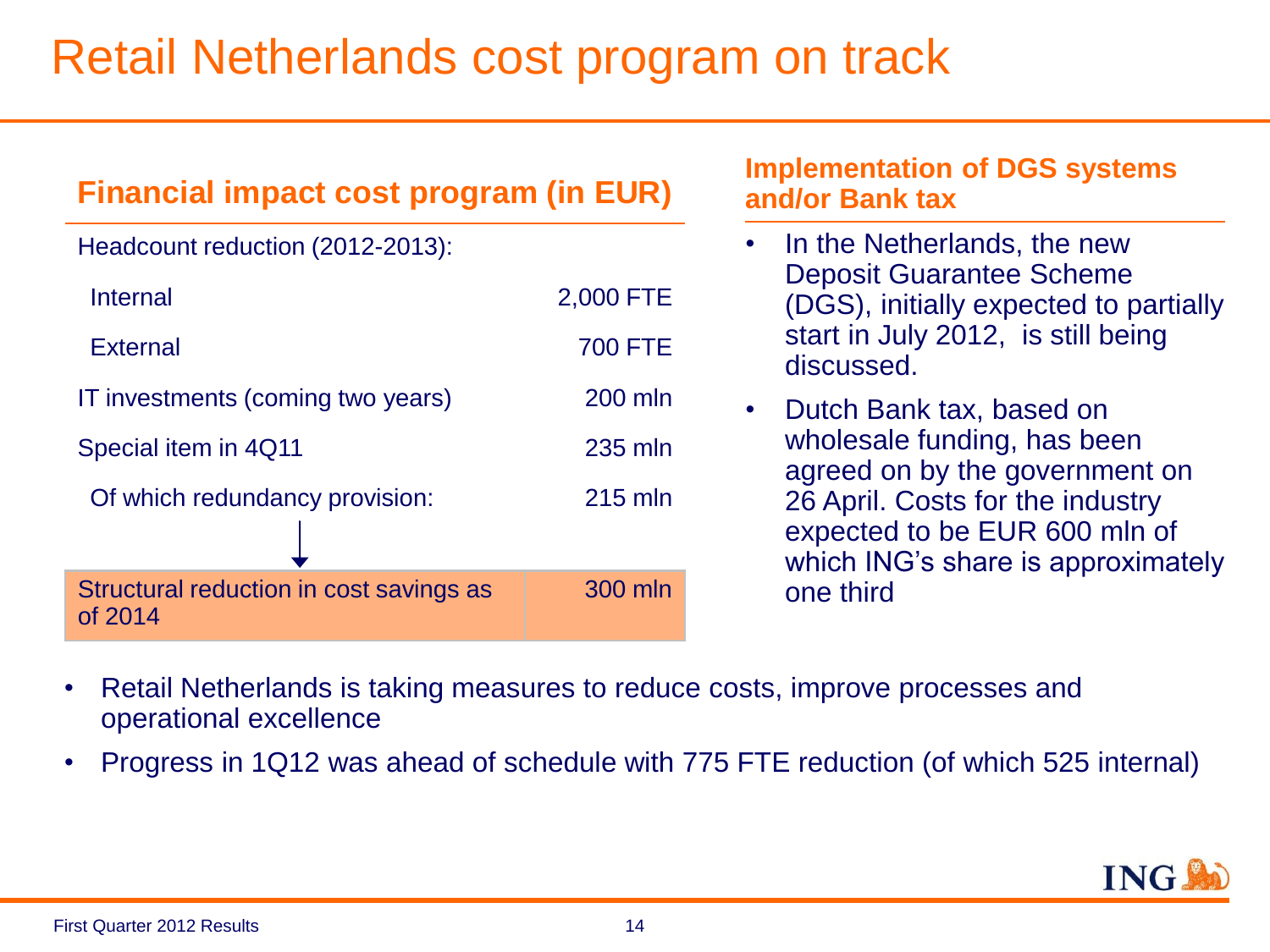### Risk costs declined slightly from 4Q11 but are expected to remain elevated



**Underlying additions to loan loss** 

\* The EUR 47 mln increase of risk costs in "Other" can largely be explained by a CMBS position at ING Direct UK

#### **Underlying additions to loan loss provisions (EUR mln)**

| 447                                                                                                                                     | 441  |  |
|-----------------------------------------------------------------------------------------------------------------------------------------|------|--|
| 52<br>33                                                                                                                                | 99   |  |
| 46                                                                                                                                      | 32   |  |
| 48                                                                                                                                      | 39   |  |
| 35                                                                                                                                      | 45   |  |
|                                                                                                                                         | 47   |  |
| 166                                                                                                                                     | 122  |  |
| 24                                                                                                                                      | 22   |  |
| 44                                                                                                                                      | 37   |  |
| 4Q11<br>Other*<br><b>Leasing</b>                                                                                                        | 1Q12 |  |
| General Lending & transaction services<br>Real Estate Finance<br>Structured Finance<br><b>Benelux SMEs/mid-corps</b><br>Other Mortgages |      |  |

**NL Retail Mortgages** 

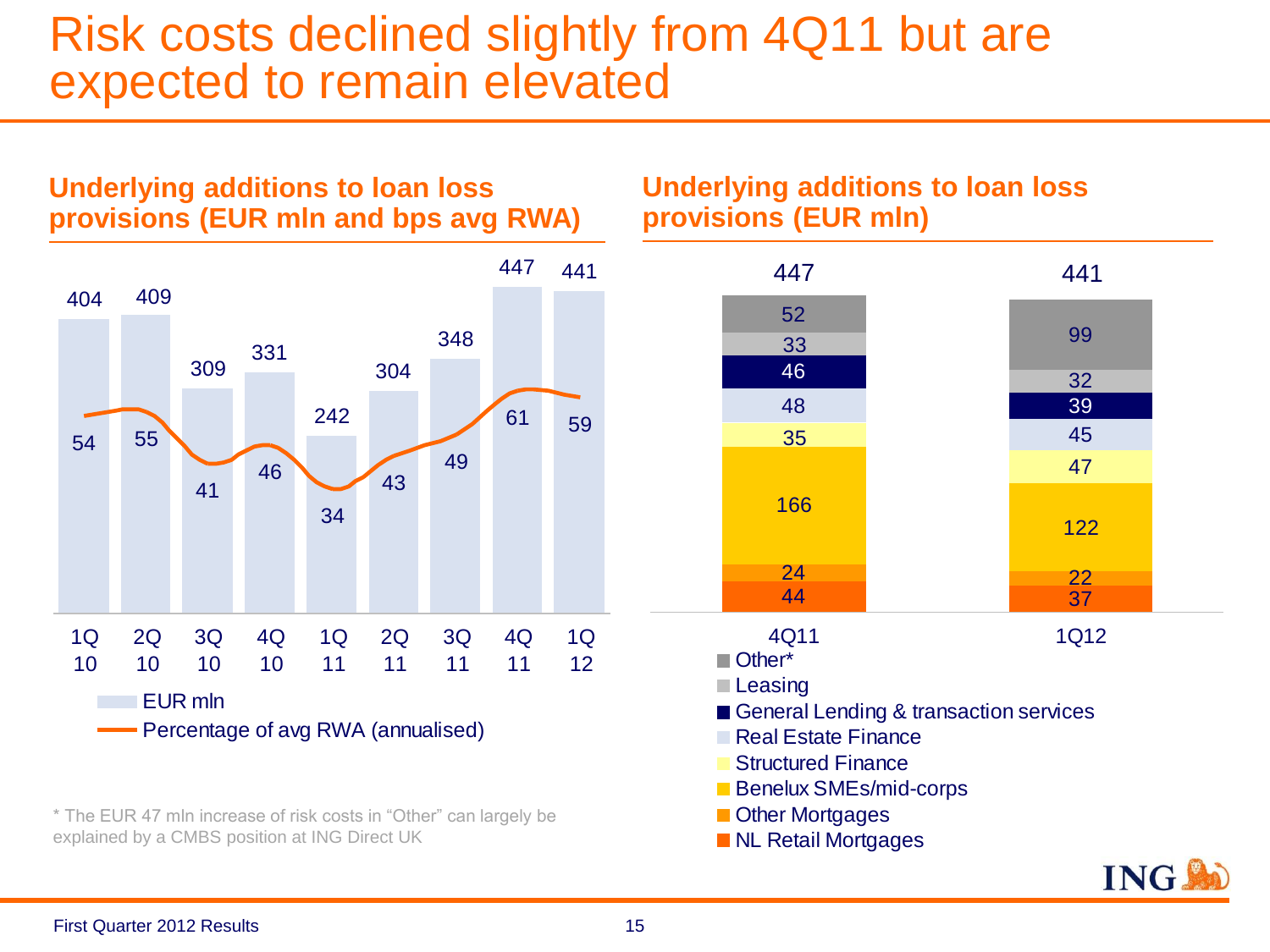# NPL ratio up slightly to 2.1%



#### • The NPL ratios of Mid-corps/SMEs and Real Estate Finance remained elevated

\* Based on credit outstanding

\*\* NPLs = 90+ days delinquencies plus uncured delinquencies

Loan book includes guarantees, but excludes governments, Financials and other personal lending

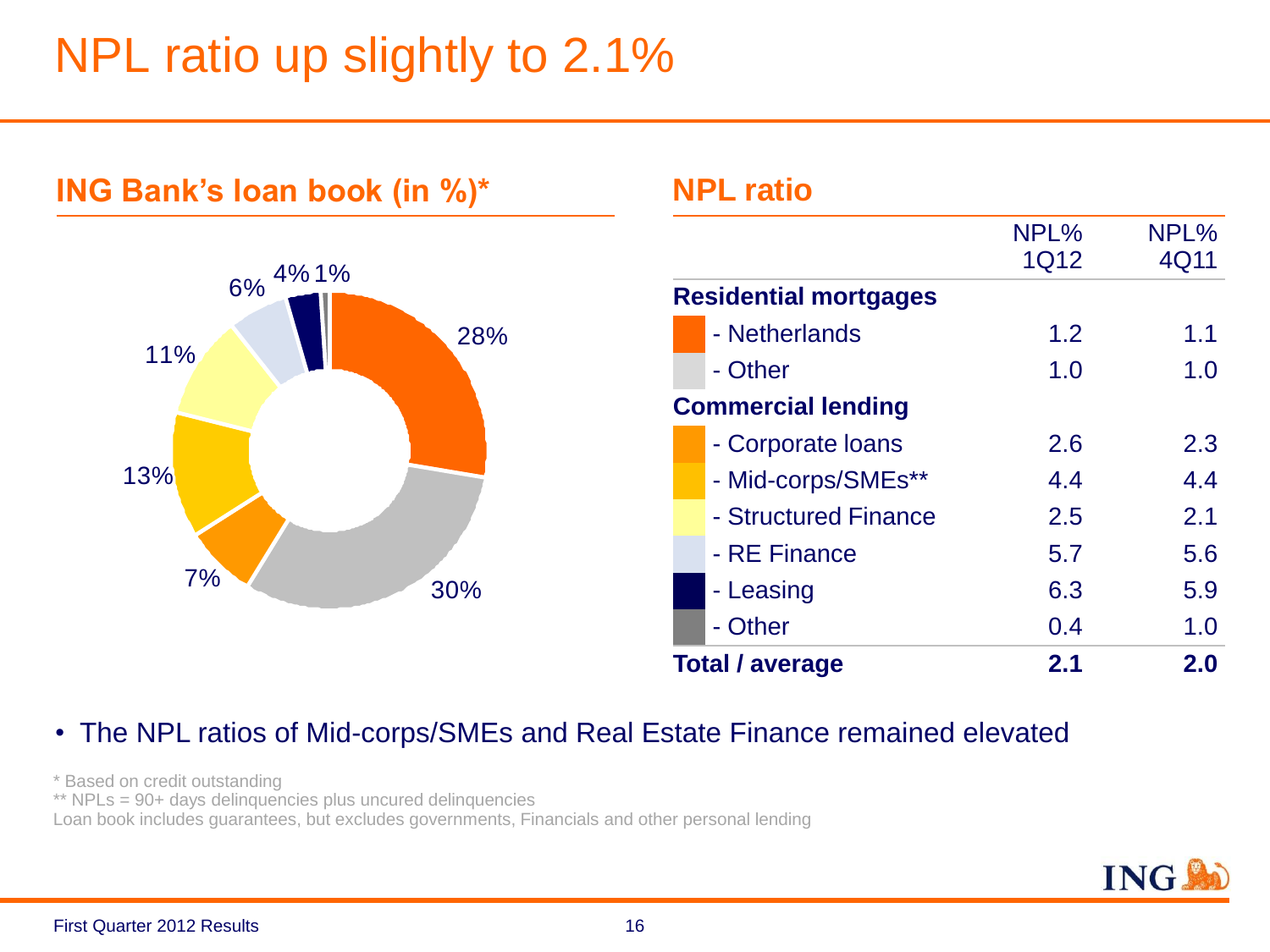# NPL ratio of Dutch mortgages just 1.2%, despite house price declines of 12% since 2008



#### **Breakdown by mortgage type (new production, 1Q12)**





#### **Risk costs expected to remain elevated**

- Risk costs down from 4Q11, but up vs 1Q11 reflecting house price declines
- Further decline in house prices and increase in unemployment would to lead to higher risk costs on mortgages in 2012, but we do not expect a dramatic increase
- The Dutch government budget 2013 includes housing market reforms, including gradual reduction of tax deductability on new mortgages

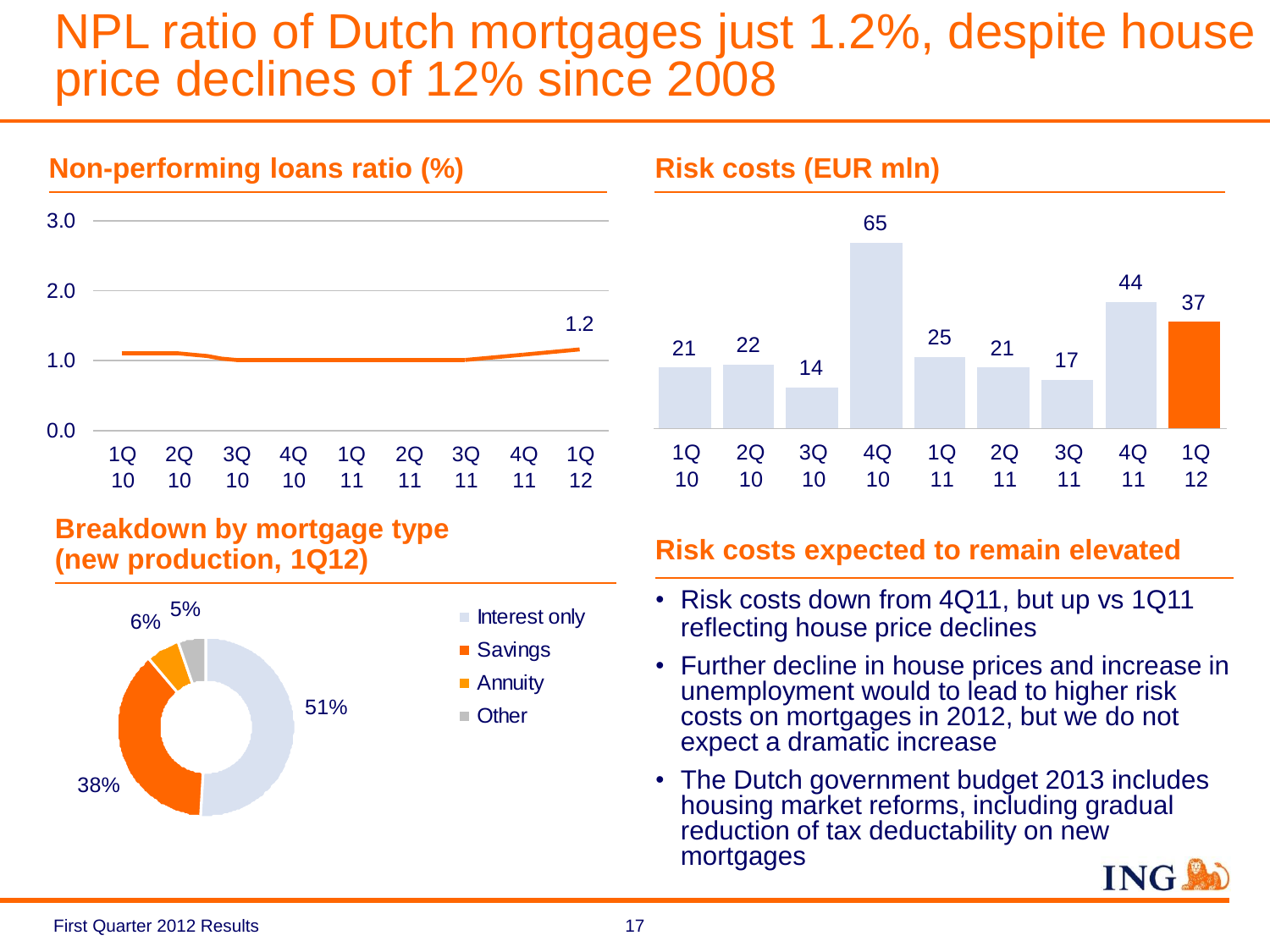## Risk costs ING Real Estate Finance have increased but actual losses have been limited

#### **Real Estate Finance portfolio by country of residence**



#### **Non-performing loans ratio (%)**



**Risk costs and write-offs (EUR mln)**



#### **Risk costs expected to remain elevated**

- REF risk costs have remained elevated, but actual losses have been limited
- ING REF has a conservative approach to new lending and will mainly serve existing clients with high quality Real Estate collateral
- Given the uncertain economic environment, risk costs are expected to remain elevated

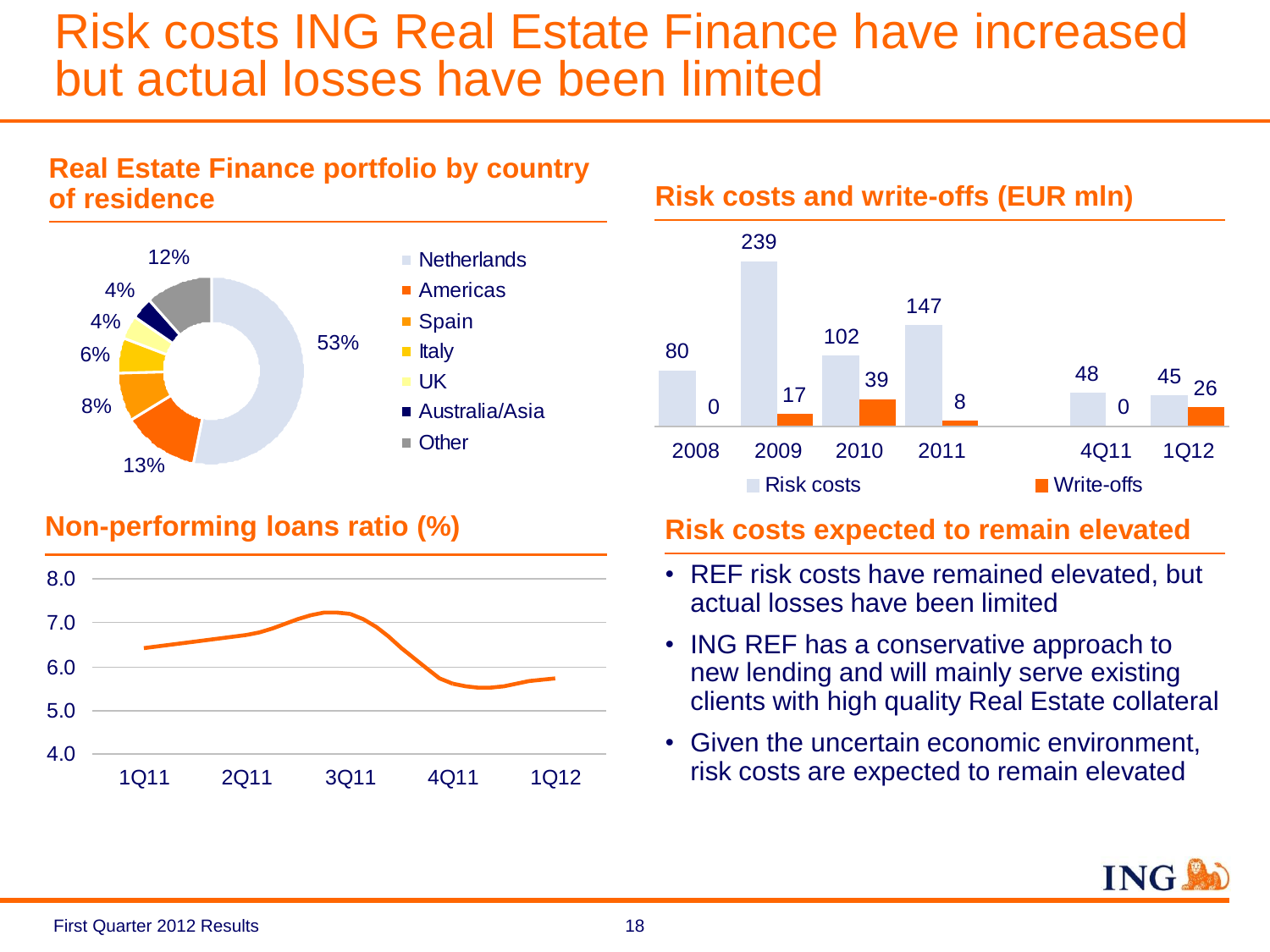# Retail Banking results down from 1Q11, but strongly improved from 4Q11



- Results from Retail Banking improved to EUR 617 mln from EUR 347 mln in 4Q11 due to lower impairments and de-risking losses
- Interest result declined as competition for savings intensified
- Loan losses remained elevated, but declined from 4Q11, mainly in the Netherlands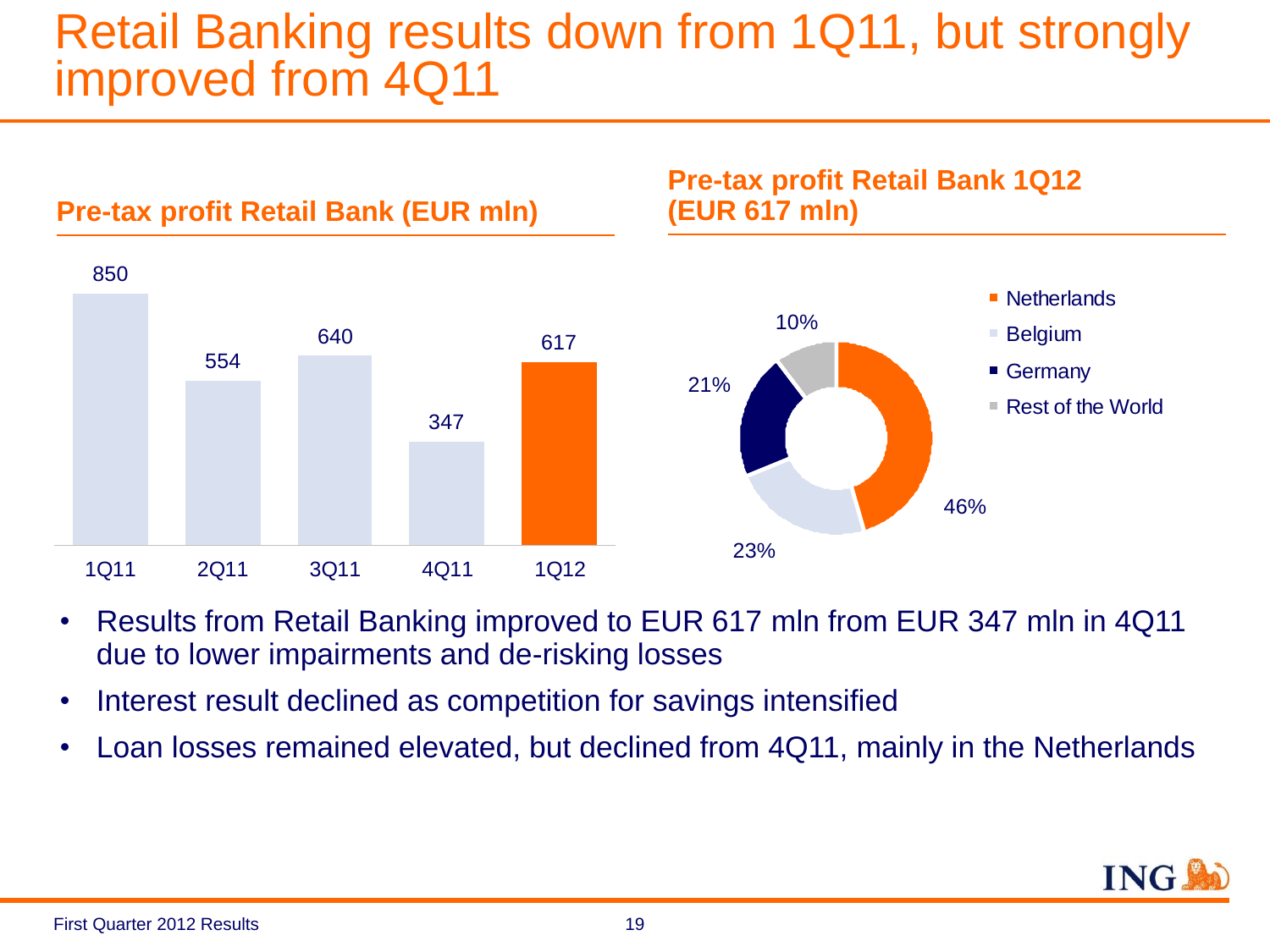## **Commercial Banking showed a strong performance** despite CVA/DVA impact



- Excluding CVA/DVA impacts, results were up 4.9% versus 1Q11 and by EUR 549 mln versus 4Q11
- Financial Markets posted strong quarter (ex CVA/DVA), up 29.5% from 1Q11

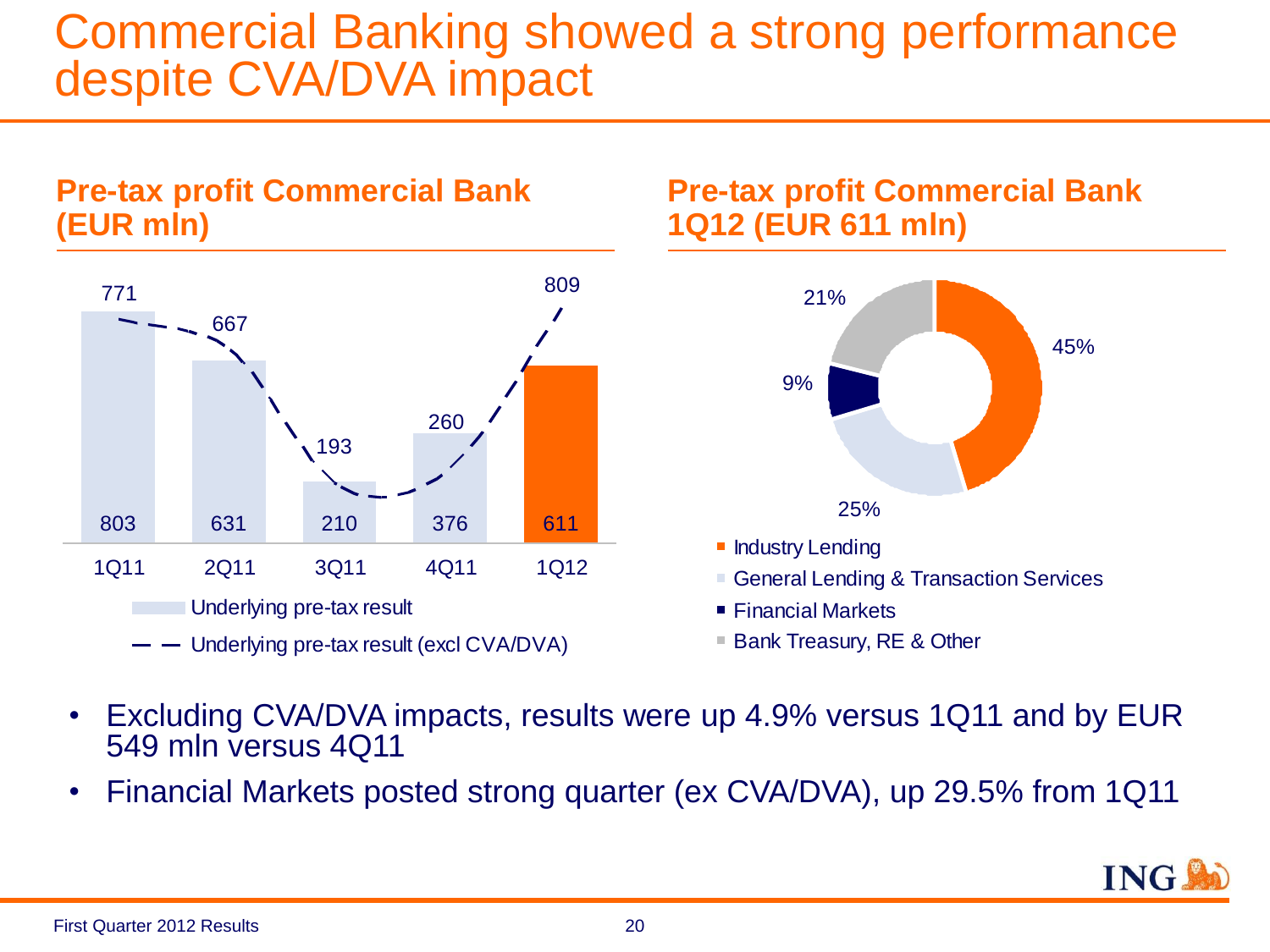# Core Tier 1 ratio increased to 10.9%



#### **Further strengthening of core Tier 1 ratio**

- The sale of ING Direct USA added 0.8%-point to the core Tier 1 ratio
- RWA increased by EUR 2.4 bln from 4Q11 due to the stake in CapOne and the counter-guarantee to the Dutch State on the IABF, offset by lower volumes in Commercial Banking and mitigating measures
- Management actions reduced market RWA by EUR 3.2 bln to offset part of the impact of Basel 2.5 in Financial Markets

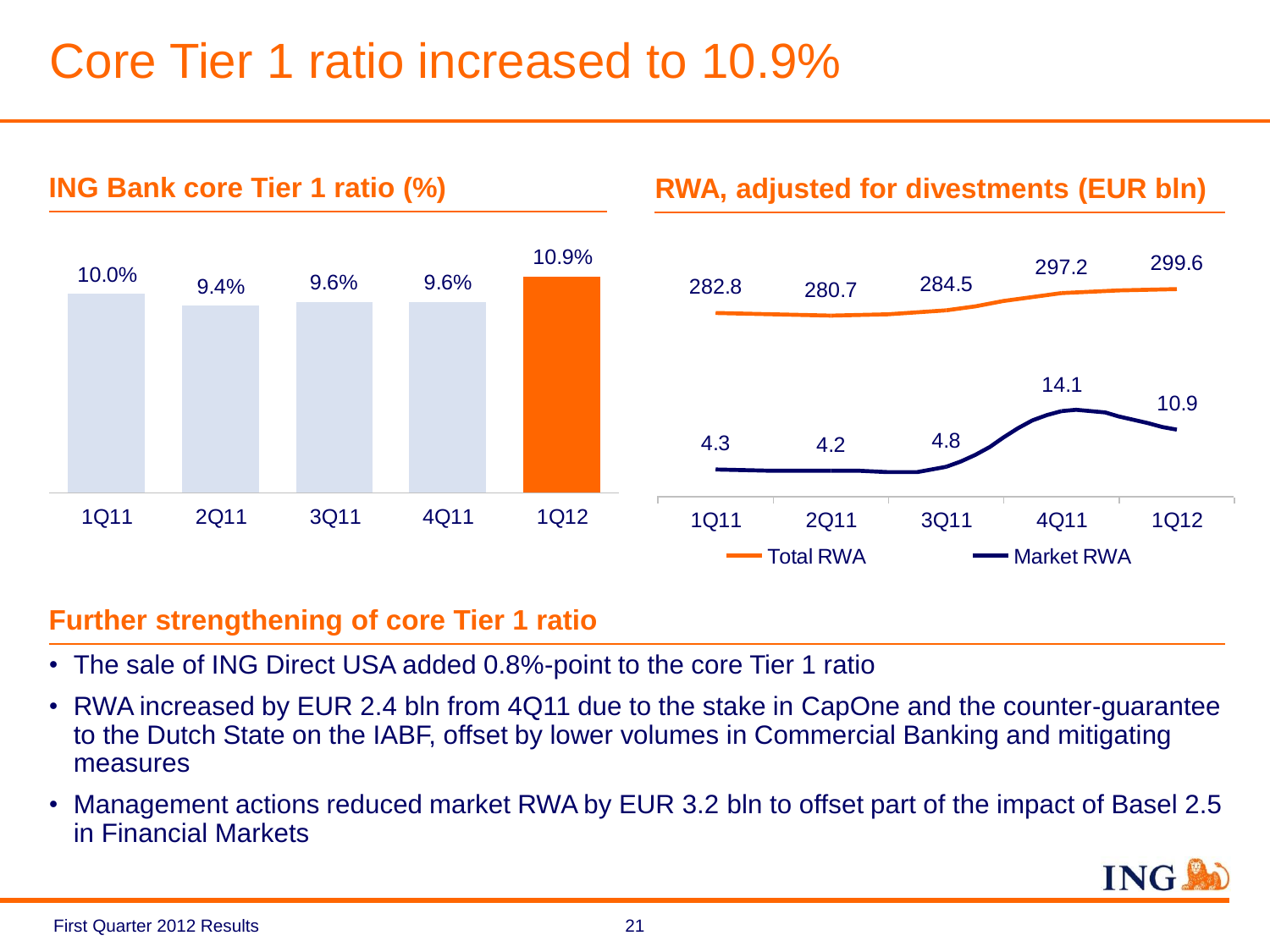# ING Insurance

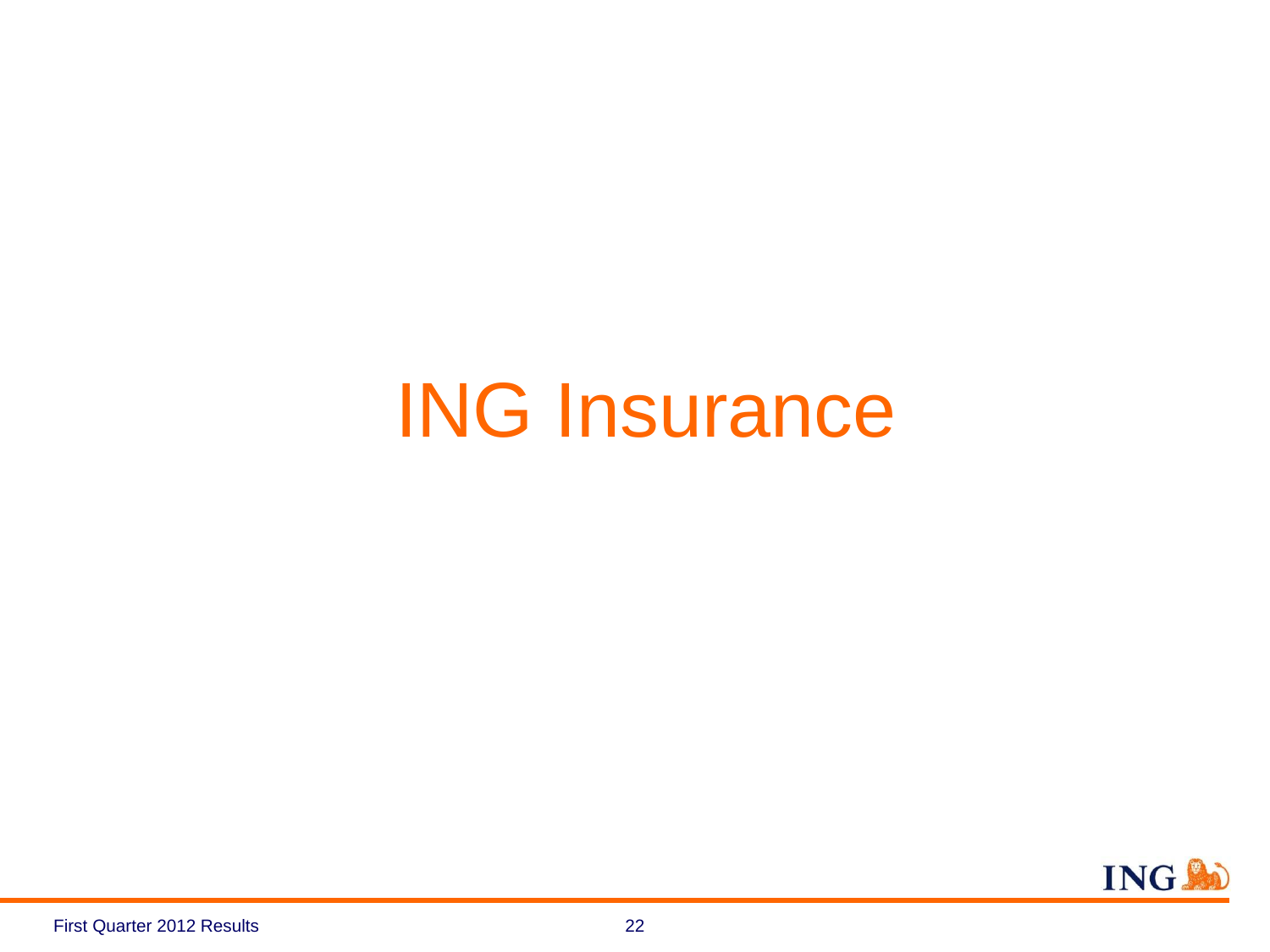### Insurance operating result robust while underlying result continues to be impacted by MtM losses on hedges



- Operating result remained robust, driven by a strong investment margin and higher fees and premium-based revenues
- Underlying result continued to be impacted by market-related items, including negative results on hedges, as ING continued to focus on protecting regulatory capital against the impact of volatile financial markets

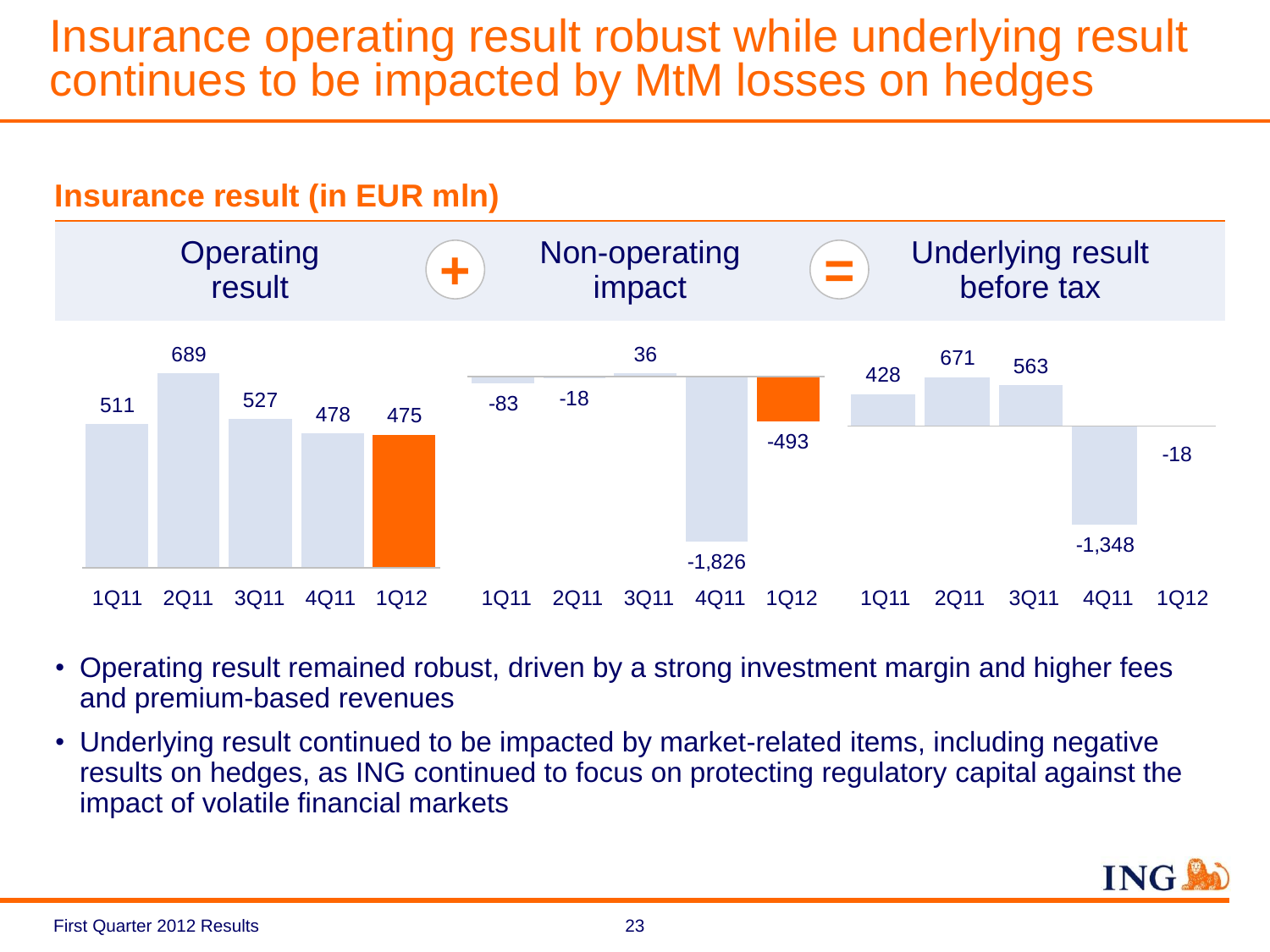# Investment spread remained resilient



- Investment spread increased to 118 bps, from 113 bps in 4Q11, mainly due to higher results in Insurance US
- Despite the increase in the first quarter, the de-risking actions, mainly taken in the second half of 2011 are expected to reduce the full-year investment spread

\* The calculation of the investment spread has been rebased, reflecting a revision in the definition of the Life general account invested assets to better align with the investment margin on an operating basis by, amongst others, excluding revaluations on debt securities and non-trading derivatives. All prior quarters have been restated.

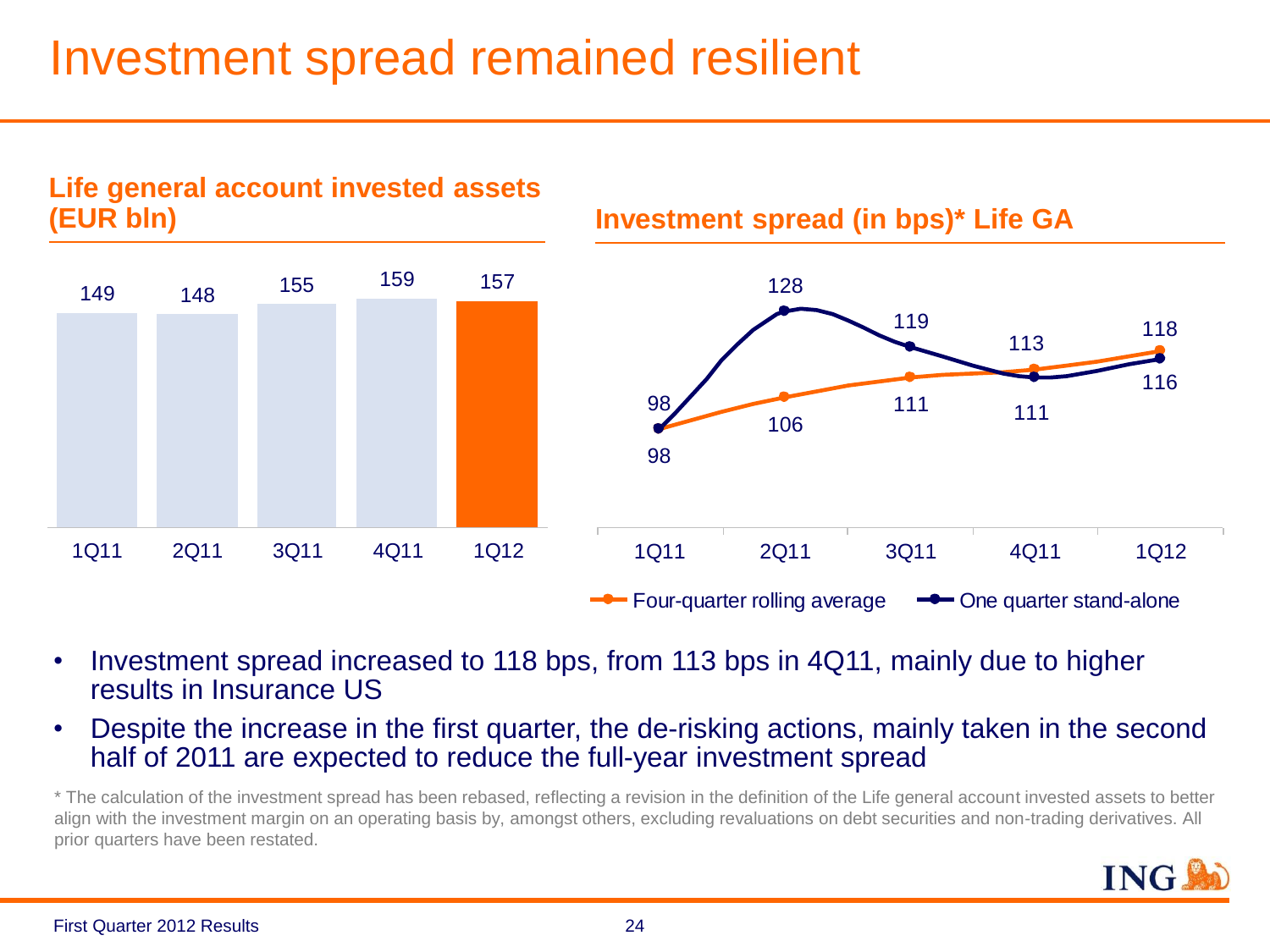### Fees and premium-based revenues were up, while the technical margin was down



- Fees and premium-based revenues rose 2.1% from 1Q11 driven by strong sales in Asia and the US, offset by lower pension fees in CRE
- Fees and premium-based revenues rose 11.2% from 4Q11, driven by seasonally higher sales
- Technical margin decreased, mainly due to an addition to group life provisions in the Benelux, and lower reinsurance recoveries on individual life claims in the US.

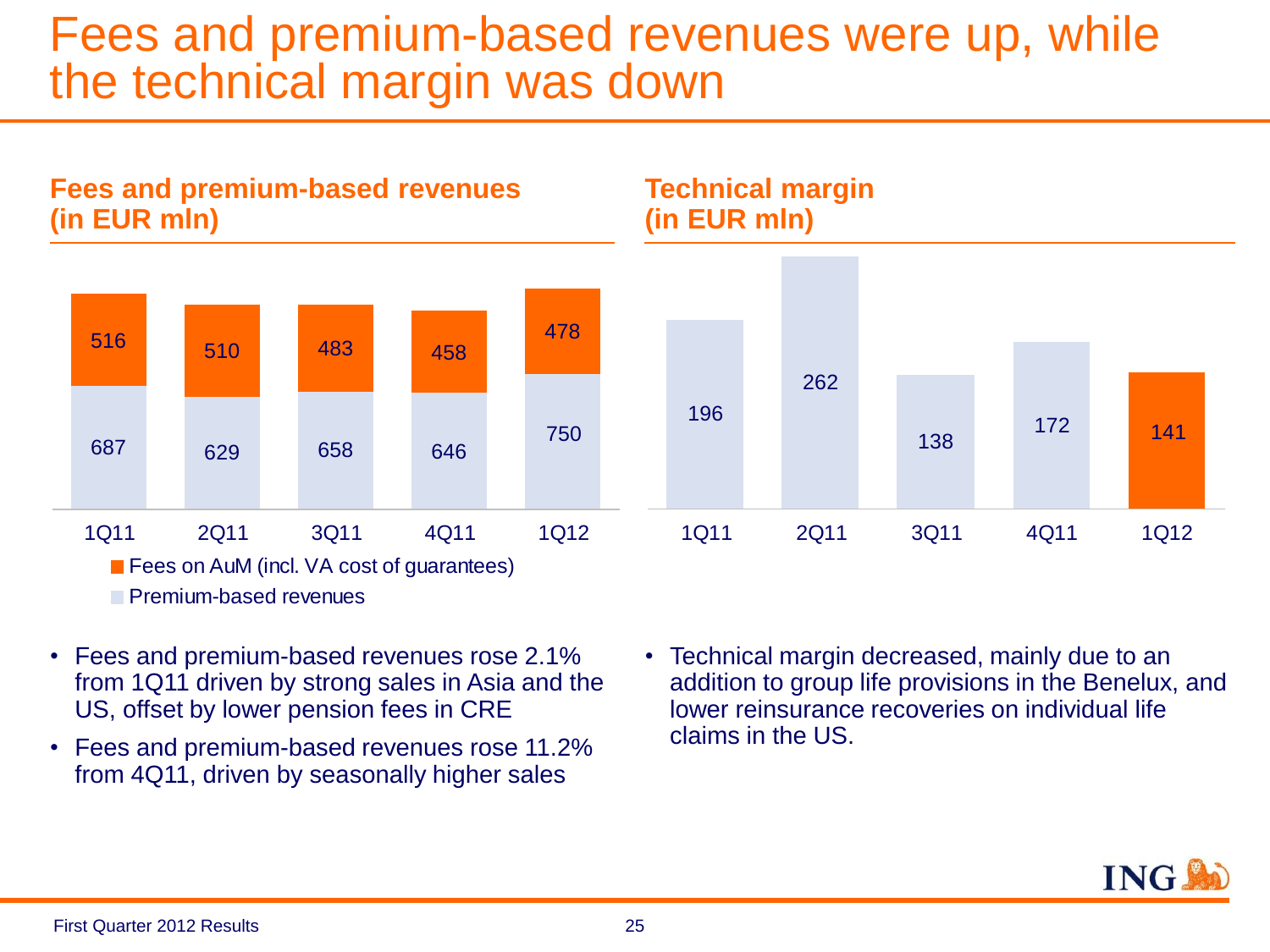# Administrative expenses/operating income remained stable at 41.9%



**Life & IM administrative expenses** 

**(EUR mln)**

#### **Life & IM administrative expenses/operating income ratio (%)**



- Administrative expenses were up 8.9% from 1Q11, which included a non-recurring EUR 22 million reduction in accruals in the US
- Excluding that item, expenses rose 5.6%, due to higher project costs for Solvency II and a reallocation of expenses in the Benelux from Non-life to Life

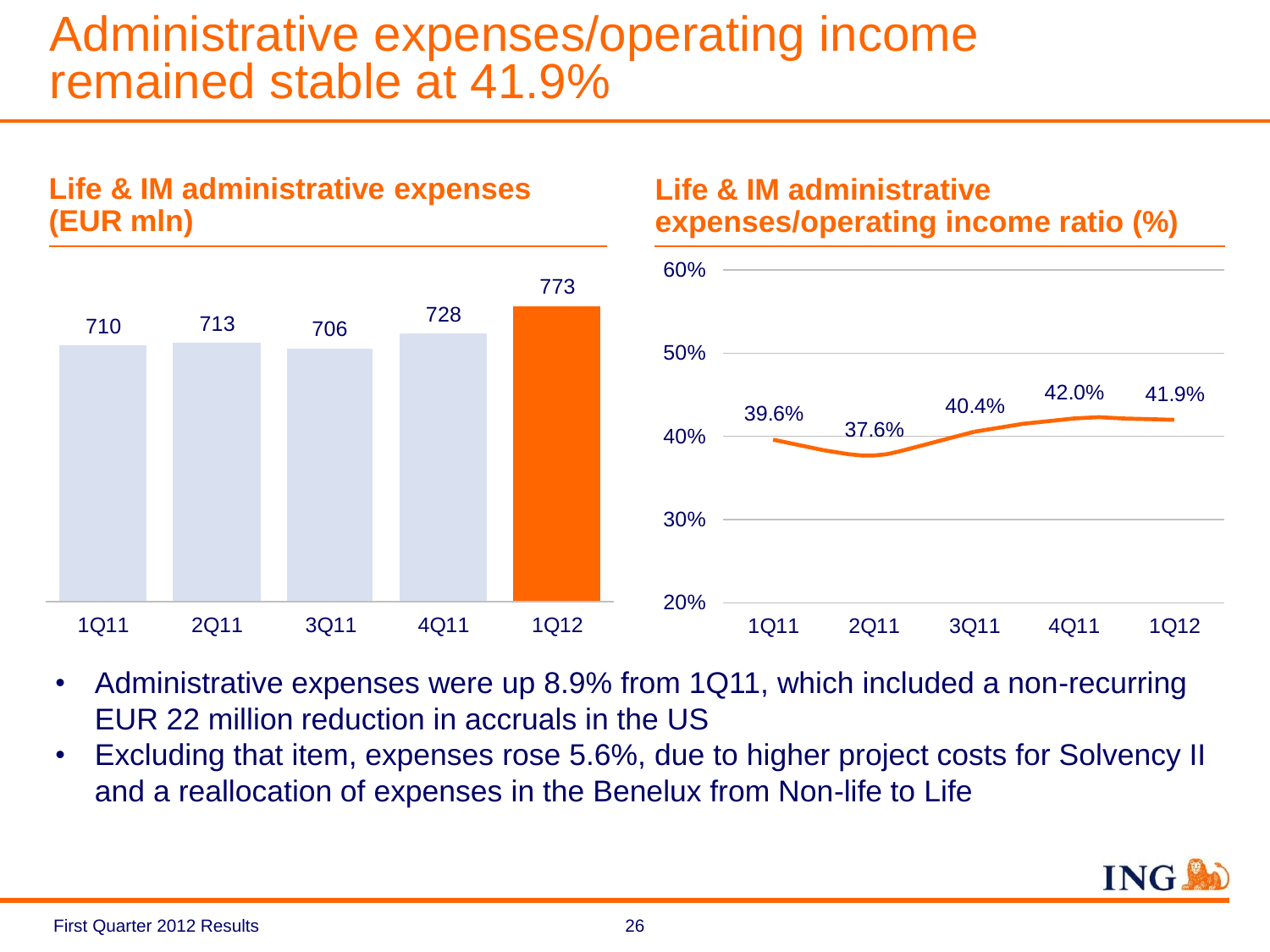# Operating result solid in EurAsia, with exceptionally strong results in Asia



- Benelux Life operating result improved from 4Q11 offset by lower non-Life result
- Underlying results continued to be impacted by de-risking measures and hedge results
- Operating result CRE steady on 4Q11 as higher Life sales help offset regulatory impact on pensions
- Insurance Asia posted a very strong increase compared with both 1Q11 and 4Q11 in the operating result, driven by higher sales and favourable nonrecurring items

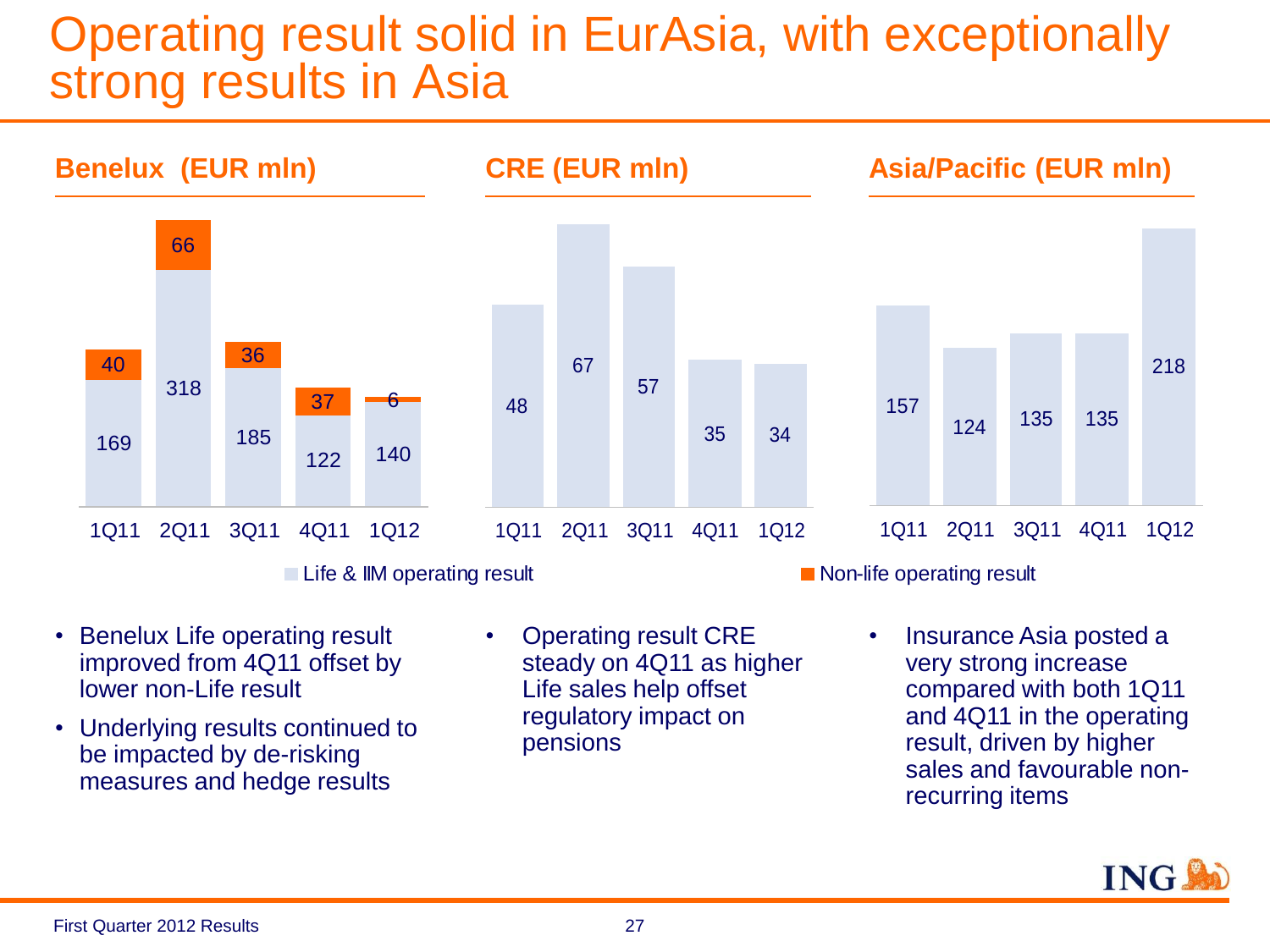### Steady performance at Insurance US while Closed Block VA was impacted by losses on hedges to protect capital



- Insurance US delivered solid operating results, driven by strong results from the Retirement business
- The underlying result reflects a EUR 379 million loss on hedges, focused on protecting regulatory capital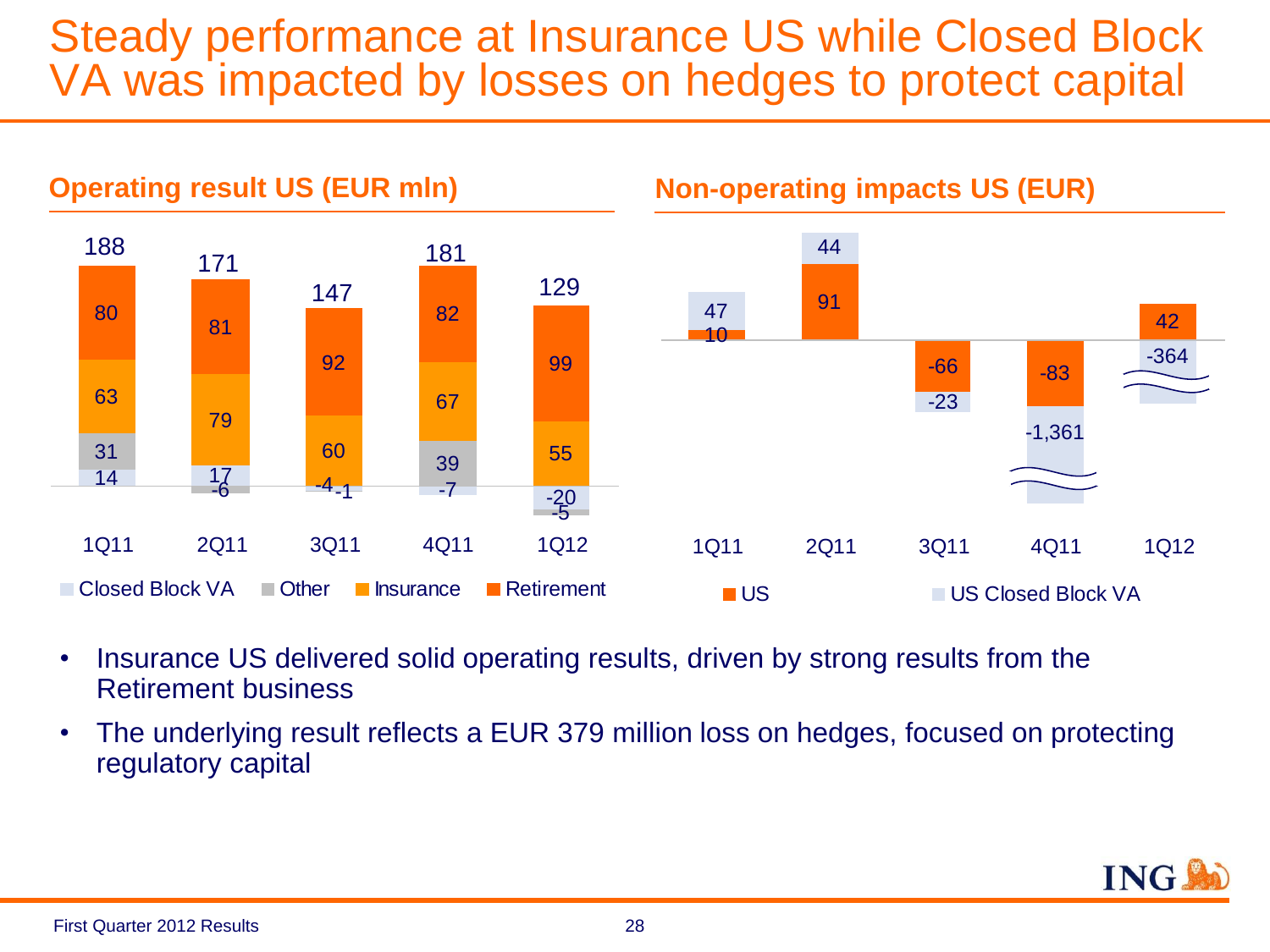# US Closed Block VA Earnings Sensitivities Reflect Improved Reserve Adequacy

#### **Estimated earnings sensitivities for 2Q2012**

| <b>Equity Market</b> | <b>EUR million*</b> |
|----------------------|---------------------|
| $-25%$               | 450                 |
| $-15%$               | 450                 |
| $-5%$                | 100                 |
| $+5%$                | $-350$              |
| $+15%$               | $-750$              |
| $+25%$               | $-1,100$            |

- Reserve adequacy improved to the 64% confidence level during the first quarter
- Falling equity scenarios now lead to IFRS gains rather than losses as there is now a buffer above the RAT 50 requirement
- Rising equity scenarios lead to IFRS P/L losses but also improvements in reserve adequacy
- Economically, rising equity scenarios are preferred as they reduce the in-themoneyness of policyholder guarantees

\* Estimated underlying pre-tax result for the US Closed Block VA in 2Q2012 for various equity return scenarios. Actual result will vary given that sensitivities are estimates and given other factors which influence the underlying result.

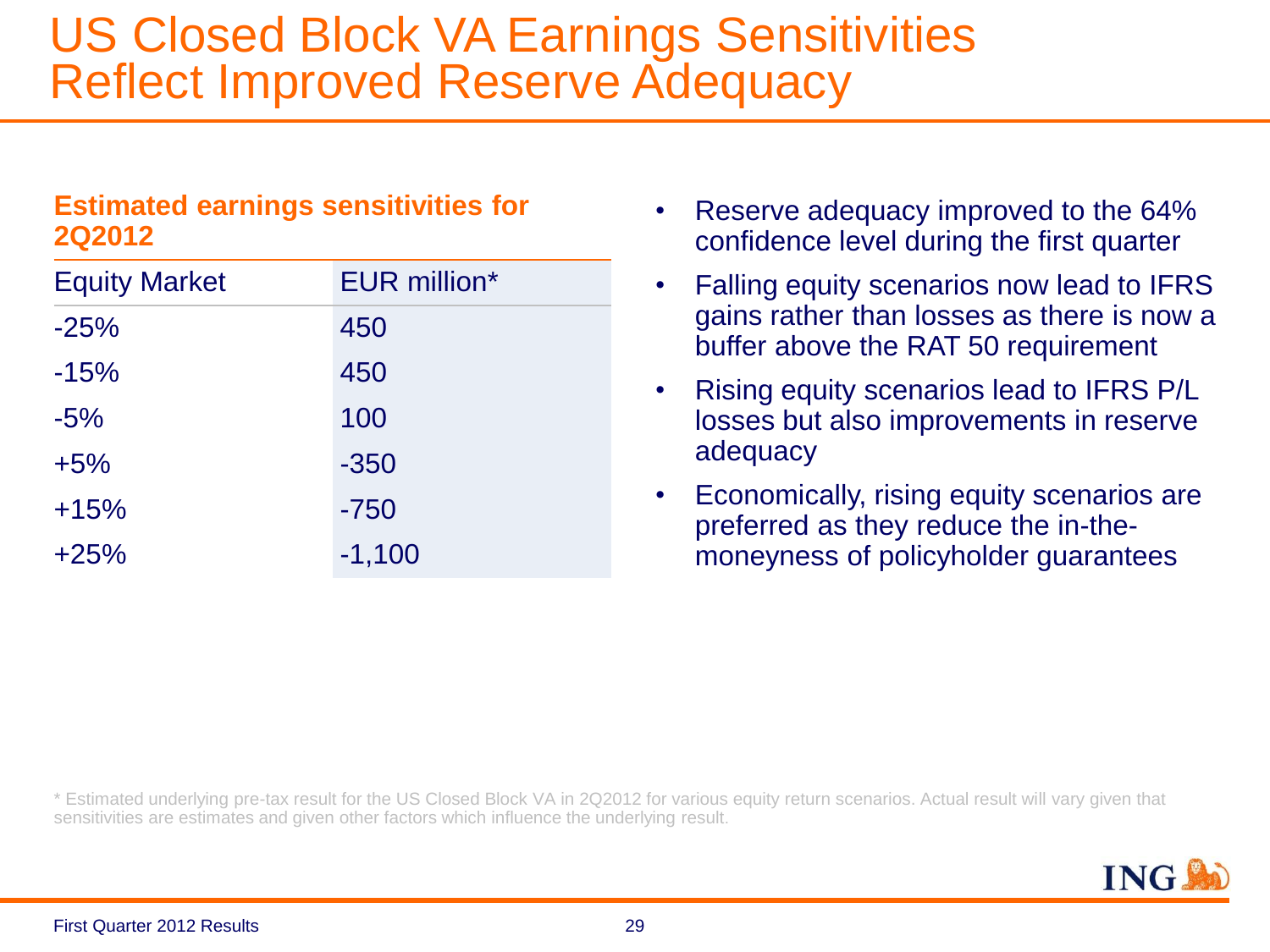# New sales gained momentum in the first quarter



- New sales increased 5.1% compared with 1Q11 due to higher sales in Asia/Pacific, the US and CRE, and were partly offset by lower sales in the **Benelux**
- Compared with 4Q11, sales rose 29.6%, mainly attributable to seasonally higher sales in Asia/Pacific and the Benelux, as well as higher Full Service Retirement Plan and Employee Benefits sales in the US

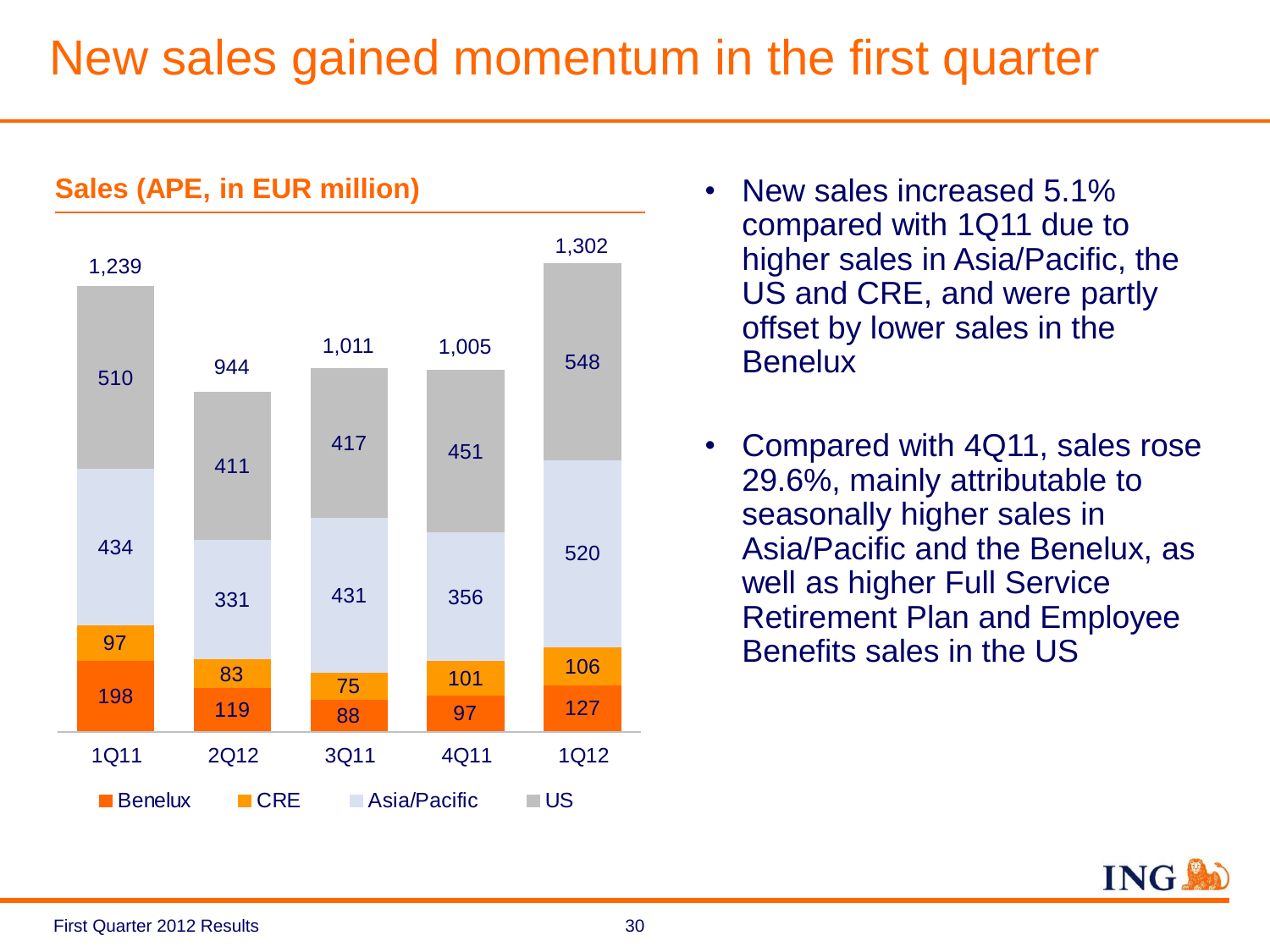# Capital position improves as Insurance focuses on protecting regulatory capital



- The Insurance Group Directive ratio (IGD) was stable at 225% as the total capital base and EU required capital decreased slightly
- The RBC ratio for Insurance US increased to 500%

\* In the fourth quarter of 2011, several changes have been made in the calculation of the IGD ratio. The comparable IGD numbers have been adjusted \*\* ING's US domiciled regulated insurance business: 1Q12 RBC ratio is preliminary and subject to change.

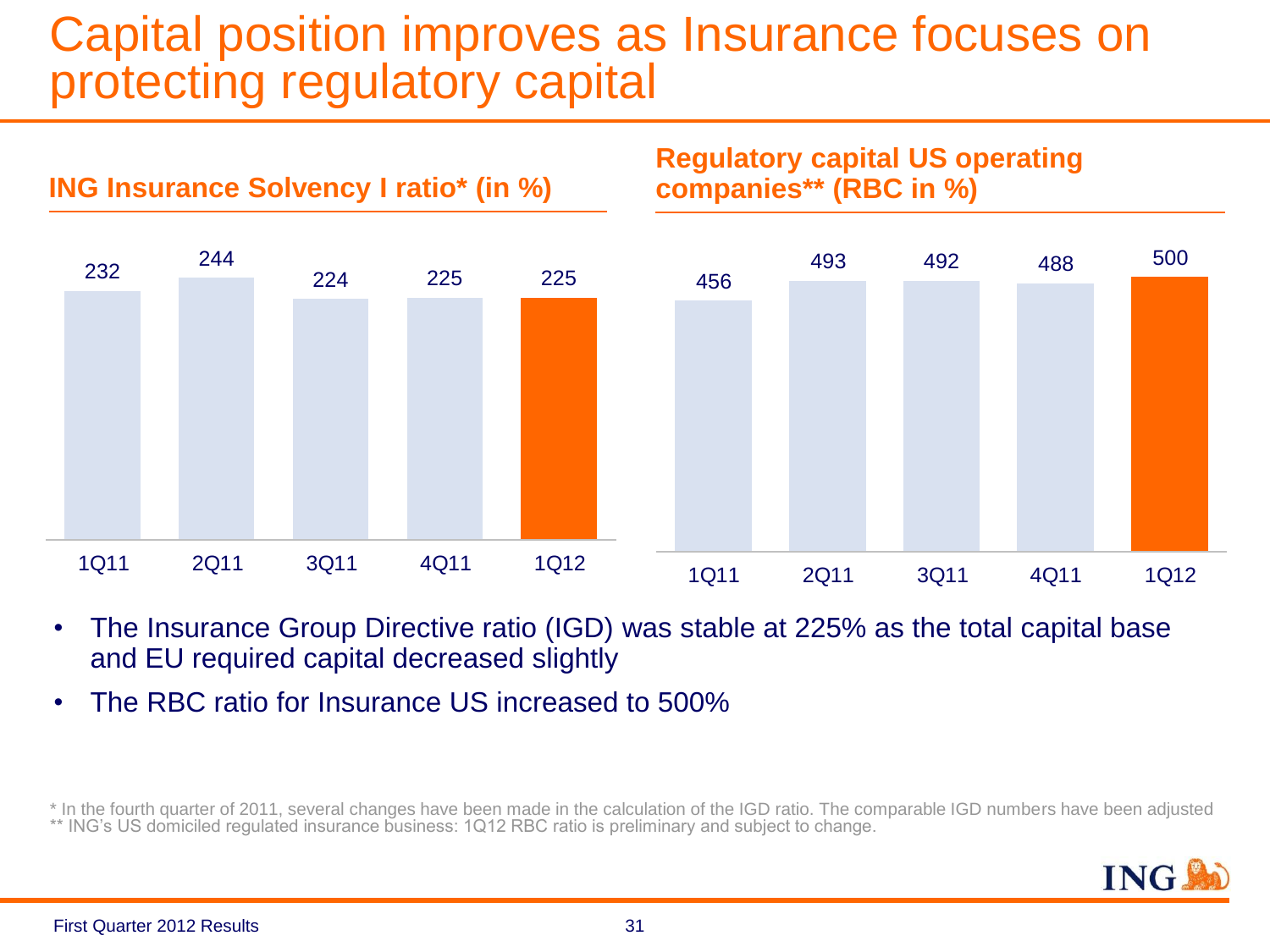# Wrap up

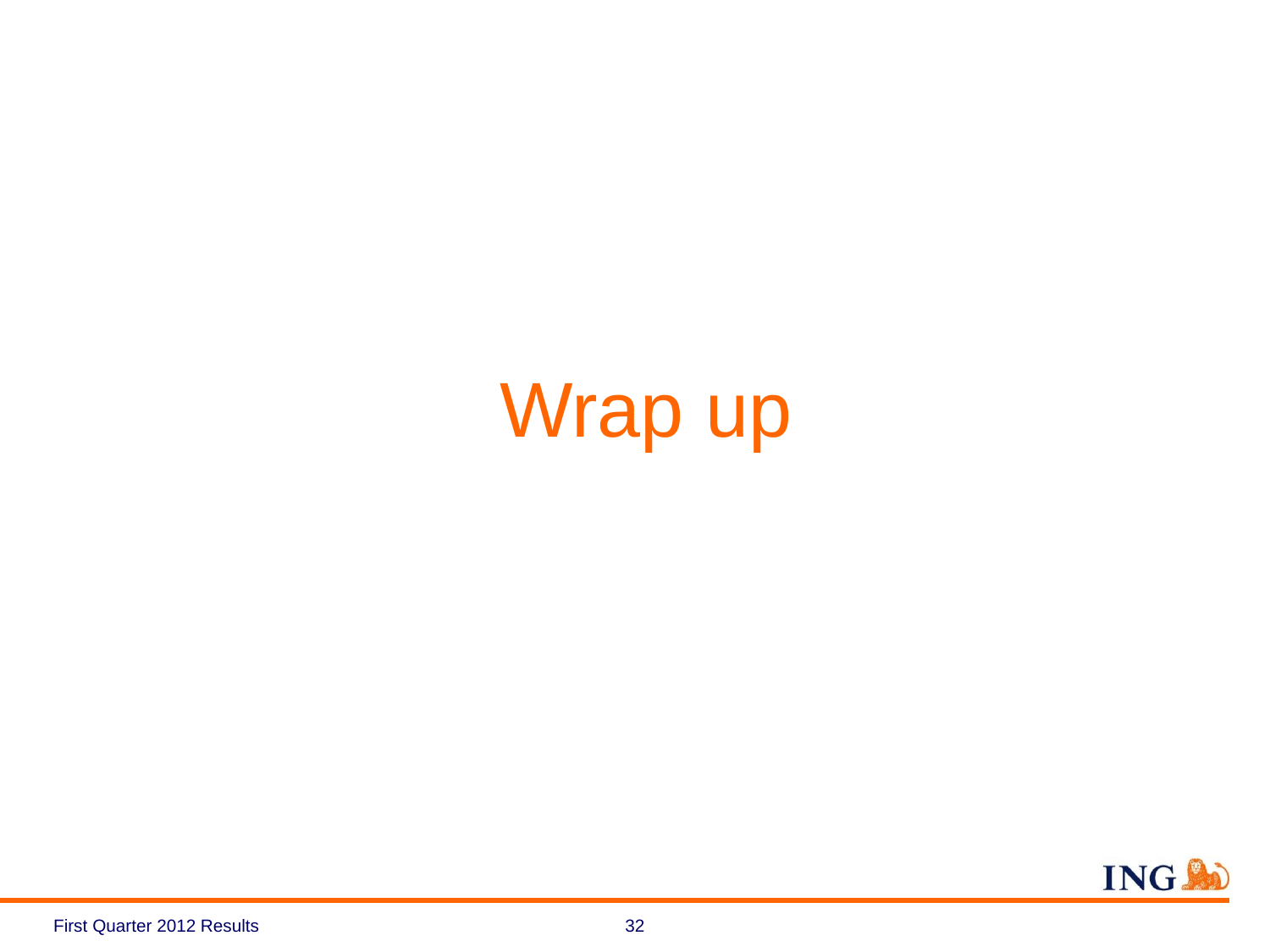# Key messages

- Group underlying net result of EUR 705 mln improved from the previous quarter but declined from a strong first quarter last year
- Bank underlying pre-tax result rose 65.1% from the fourth quarter to EUR 1,126 mln, supported by lower impairments and lower de-risking losses, despite a negative credit adjustment of EUR 304 mln
- Insurance results recovered from the fourth quarter and operating results remain robust at EUR 475 mln. Underlying results continued to be heavily impacted by mark-to-market losses on hedges in place to protect regulatory capital
- Group net profit totaled EUR 680 million, including a gain on the sale of ING Direct USA, restructuring costs, and a provision for a potential settlement with US authorities
- Capital ratios remained strong: ING Bank core Tier 1 ratio strengthened to 10.9% and the Insurance IGD ratio was stable at 225%